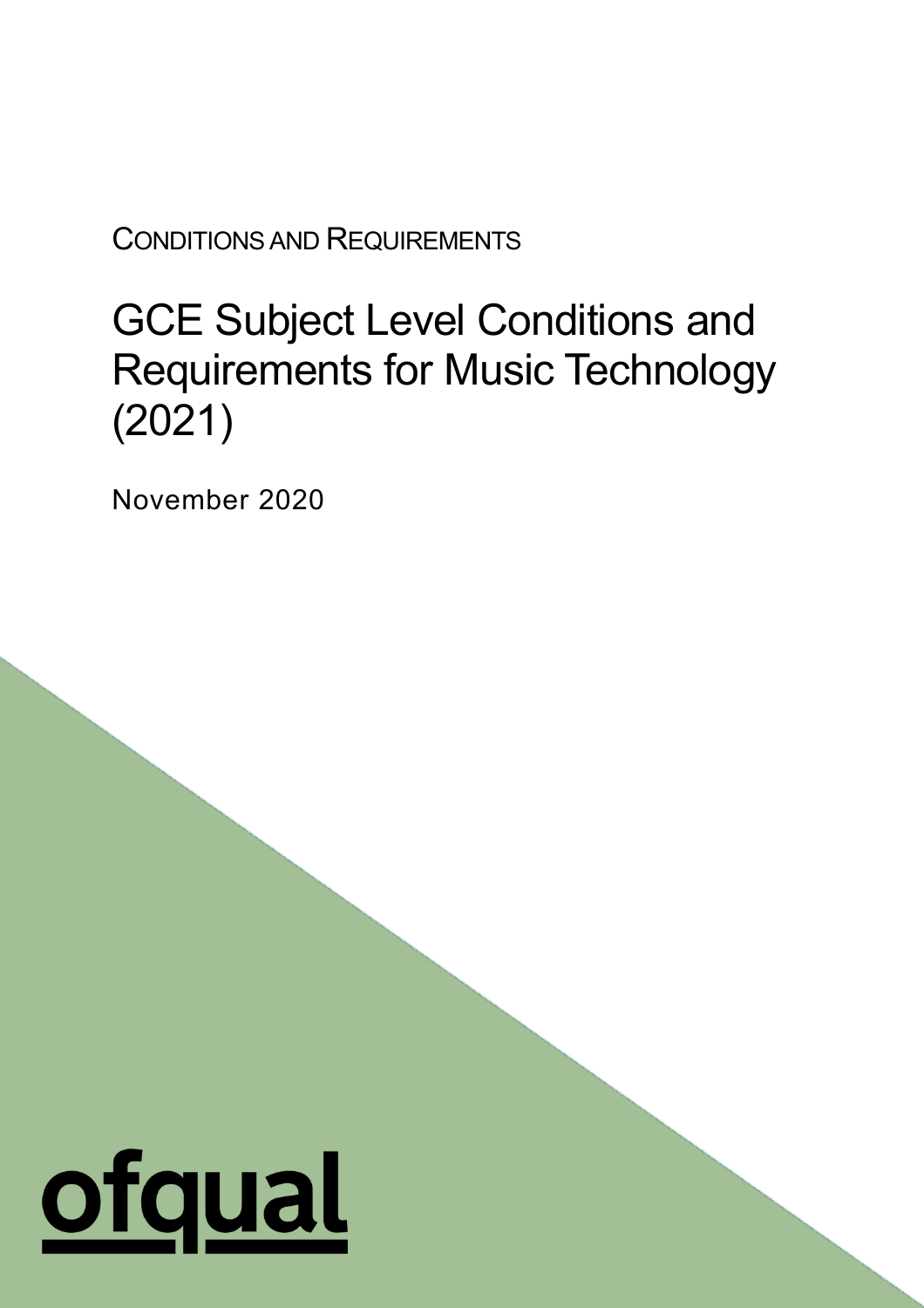# **Contents**

| Appendix 1 - Subject content (published by Department for Education) 12 |  |
|-------------------------------------------------------------------------|--|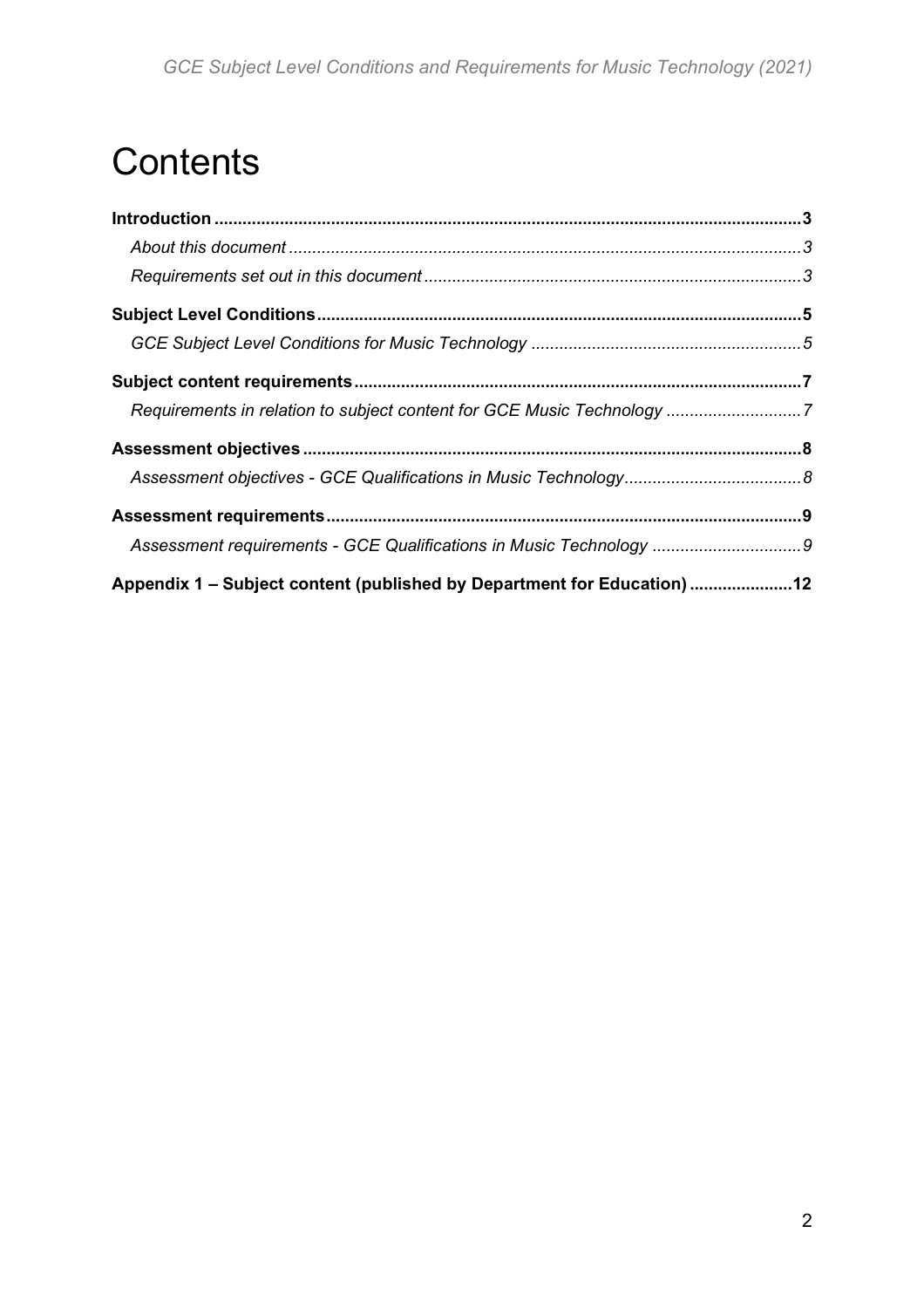# <span id="page-2-0"></span>Introduction

# <span id="page-2-1"></span>About this document

This document is part of a suite of documents which sets out the regulatory requirements for awarding organisations offering reformed A levels and AS qualifications in 2021

We have developed all our requirements for GCE qualifications with the intention that AS and A level qualifications should fulfil the purposes set out in the table below:

| <b>A</b> levels                                                                                                                                                                                                                                                                                                                                                                                                                                                                                                                                                                                                                                                                               | <b>AS qualifications</b>                                                                                                                                                                                                                       |  |
|-----------------------------------------------------------------------------------------------------------------------------------------------------------------------------------------------------------------------------------------------------------------------------------------------------------------------------------------------------------------------------------------------------------------------------------------------------------------------------------------------------------------------------------------------------------------------------------------------------------------------------------------------------------------------------------------------|------------------------------------------------------------------------------------------------------------------------------------------------------------------------------------------------------------------------------------------------|--|
| define and assess achievement of the<br>$\bullet$<br>knowledge, skills and understanding<br>which will be needed by students<br>planning to progress to undergraduate<br>study at a UK higher education<br>establishment, particularly (although not<br>only) in the same subject area;<br>set out a robust and internationally<br>٠<br>comparable post-16 academic<br>course of study to develop that<br>knowledge, skills and understanding;<br>permit UK universities to accurately<br>identify the level of attainment of<br>students;<br>provide a basis for school and<br>college accountability measures<br>atage 18; and<br>provide a benchmark of academic<br>ability for employers. | provide evidence of<br>students' achievements<br>in a robust and<br>internationally<br>comparable post-16<br>course of study that is a<br>sub-set of A level<br>content;<br>enable students to<br>broaden the range of<br>subjects they study. |  |

## <span id="page-2-2"></span>Requirements set out in this document

This document sets out the GCE Subject Level Conditions for Music Technology. These conditions will come into effect at 09:30 on 5 November 2020 for the following qualifications:

- all GCE A levels in Music Technology; and
- all standalone GCE AS qualifications in Music Technology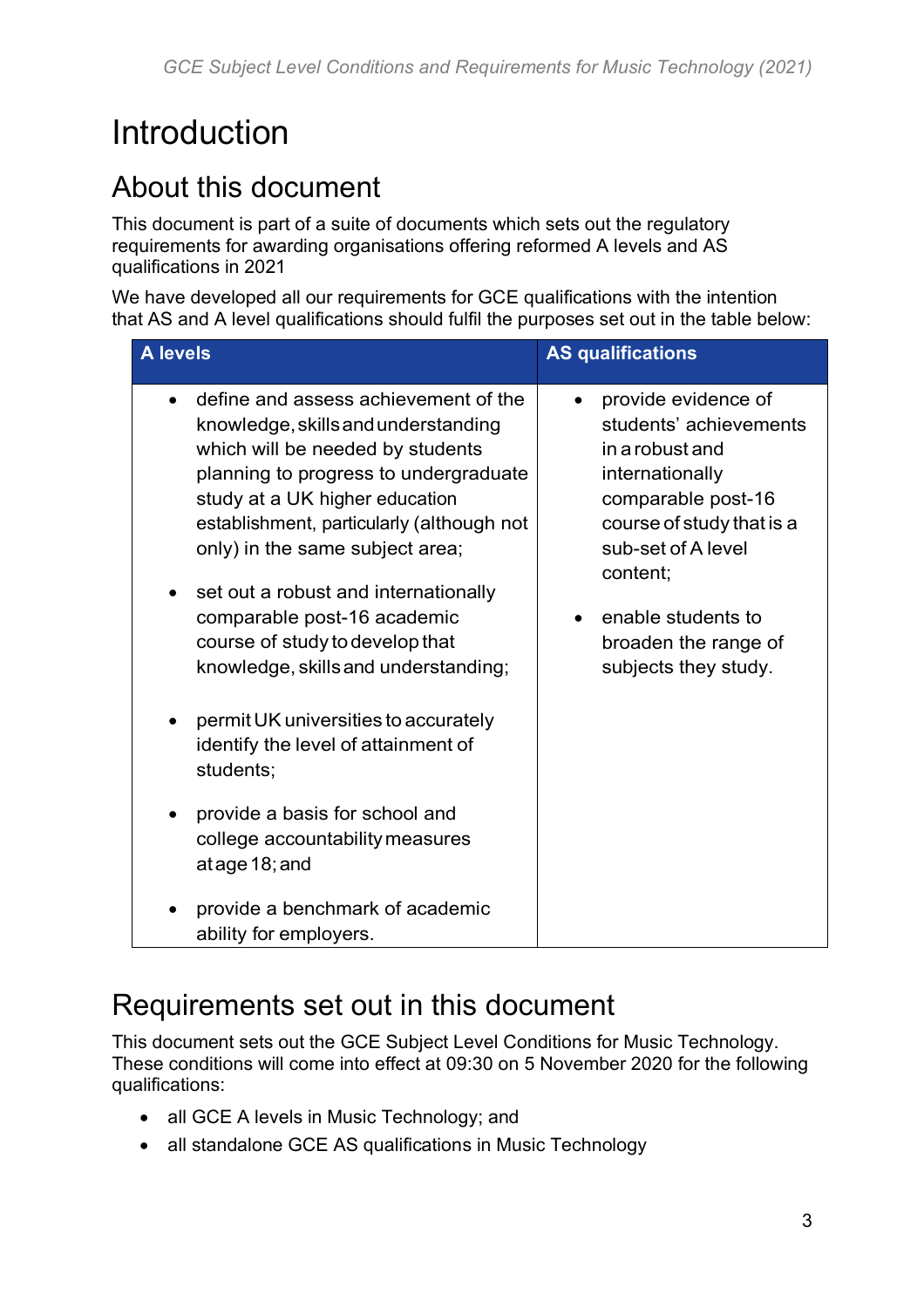for Learners completing the qualification in 2021, except where the GQCov Framework applies.

It also sets out our requirements in relation to:

- interpretation of the content document an awarding organisation must comply with these requirements under Condition GCE(Music Technology)1.1(c);
- assessment objectives awarding organisations must comply with these requirements under Condition GCE(Music Technology)1.2; and
- assessment awarding organisations must comply with these requirements under Condition GCE(Music Technology)2.3.

Appendix 1 reproduces the [subject content requirements for Music Technology,](https://www.gov.uk/government/publications/gce-as-and-a-level-music-technology) as published by the Department for Education. Awarding organisations must comply with these requirements under Condition GCE(Music Technology)1.1.

With respect to the qualifications listed above, awarding organisations must also comply with:

- our [General Conditions of Recognition,](https://www.gov.uk/government/publications/general-conditions-of-recognition) which apply to all awarding organisations and qualifications;
- our [GCE Qualification Level Conditions and Requirements;](https://www.gov.uk/government/publications/gce-qualification-level-conditions-and-requirements) and
- all [relevant Regulatory Documents.](https://www.gov.uk/guidance/regulatory-document-list)

With respect to all other GCE qualifications in Music Technology taken by Learners completing the qualification in 2022 and after, an awarding organisation must continue to comply with the [GCE Subject Level Conditions and Requirements for](https://www.gov.uk/government/publications/gce-subject-level-conditions-and-requirements-for-music-technology)  [Music Technology.](https://www.gov.uk/government/publications/gce-subject-level-conditions-and-requirements-for-music-technology)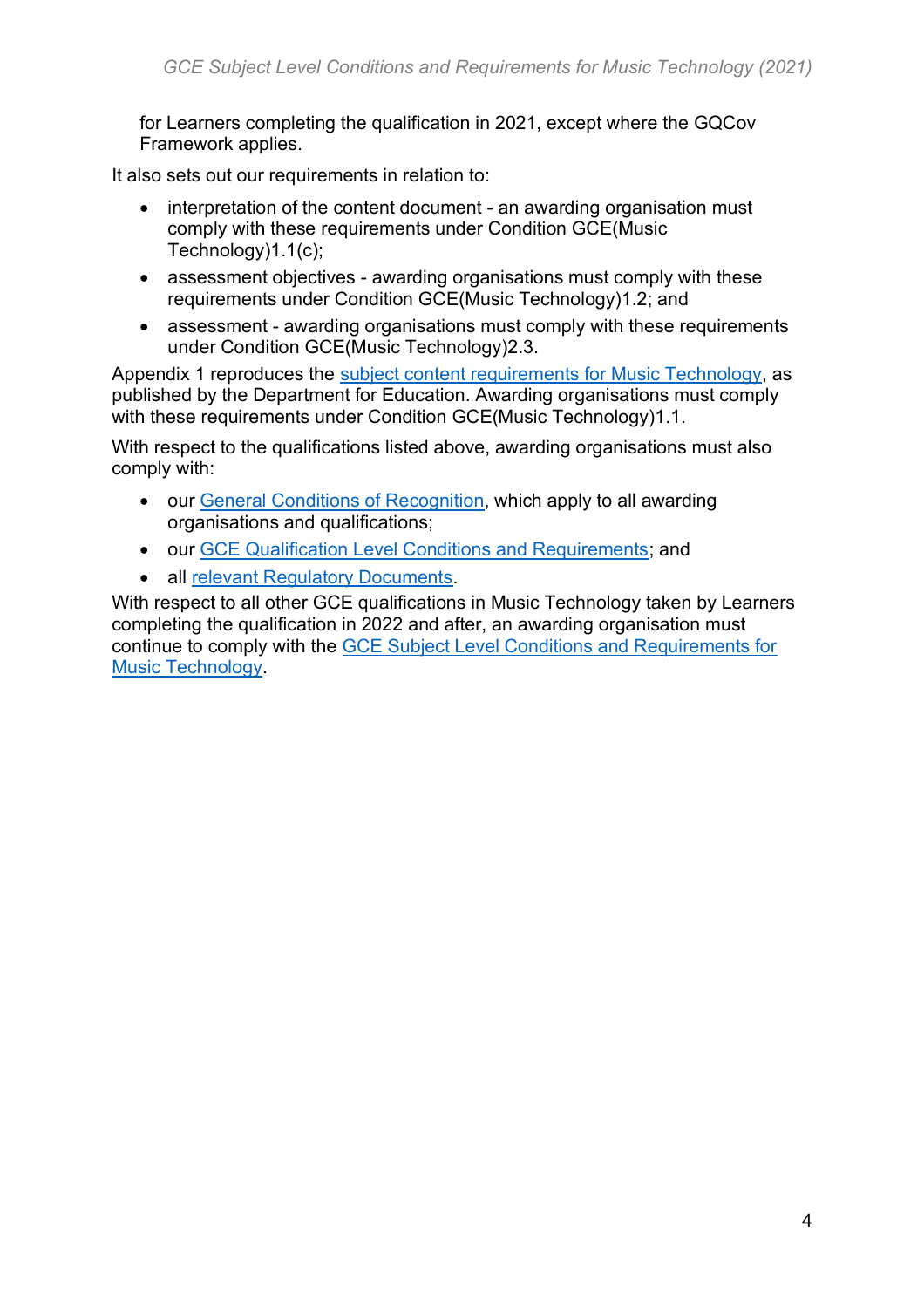# <span id="page-4-0"></span>Subject Level Conditions

## <span id="page-4-1"></span>GCE Subject Level Conditions for Music Technology

*Condition GCE(Music Technology) 1: Compliance with content requirements* 

#### *GCE (Music Technology)1.1*

In respect of each GCE Qualification in Music Technology which it makes available, or proposes to make available, an awarding organisation must -

- (a) comply with the requirements relating to that qualification set out in the document published by the Secretary of State entitled ['Music technology GCE](https://www.gov.uk/government/publications/gce-as-and-a-level-music-technology)  [AS and A level subject content'](https://www.gov.uk/government/publications/gce-as-and-a-level-music-technology), document reference DFE-00214-2015,
- (b) have regard to any recommendations or guidelines relating to that qualification set out in that document, and
- (c) interpret that document in accordance with any requirements, and having regard to any guidance, which may be published by Ofqual and revised from time to time.

#### *GCE (Music Technology)1.2*

In respect of each GCE Qualification in Music Technology which it makes available, or proposes to make available, an awarding organisation must comply with any requirements, and have regard to any guidance, relating to the objectives to be met by any assessment for that qualification which may be published by Ofqual and revised from time to time.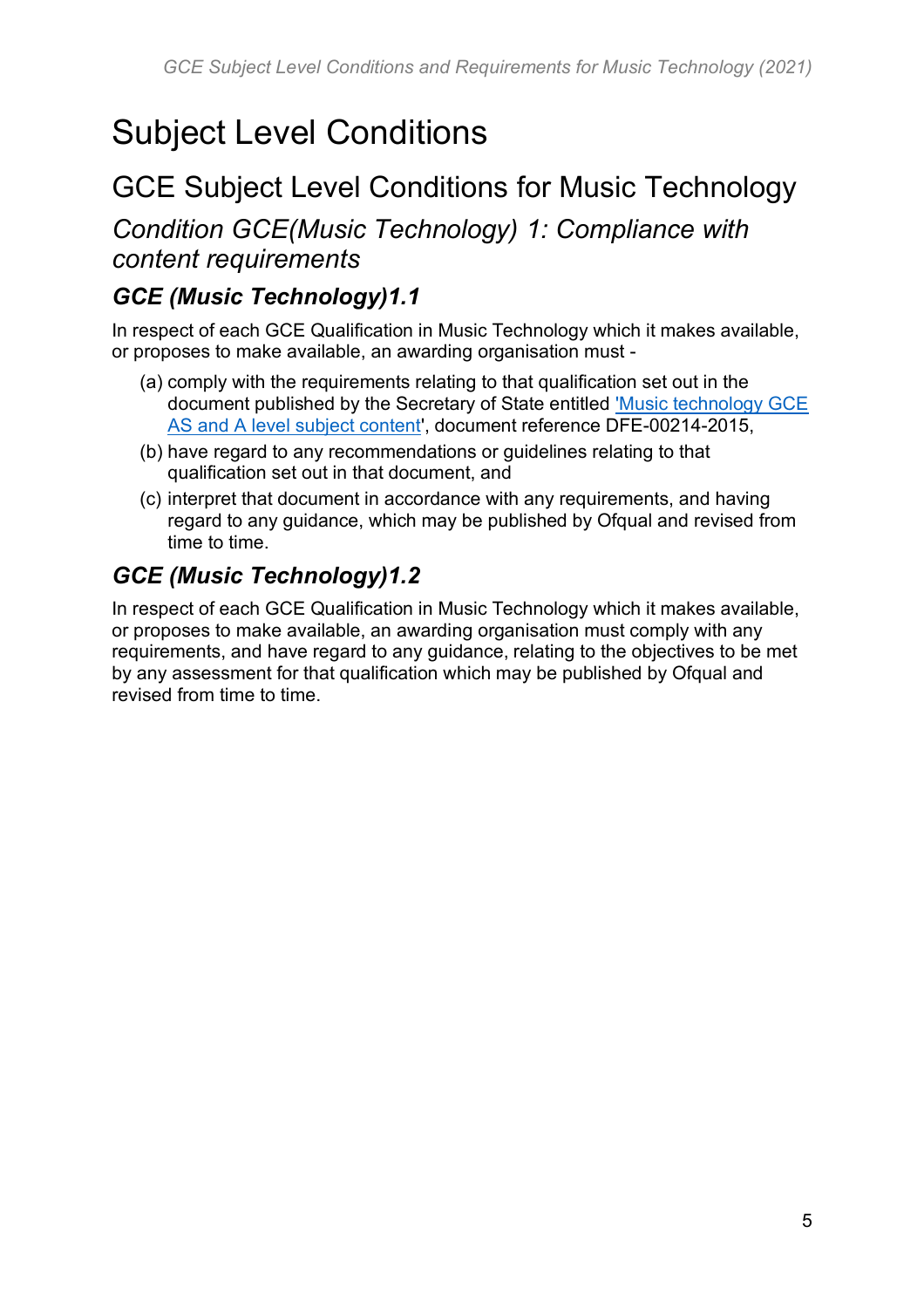## *Condition GCE(Music Technology) 2: Assessment*

#### *GCE (Music Technology)2.1*

Condition GCE4.1 does not apply to any GCE Qualification in Music Technology which an awarding organisation makes available or proposes to make available.

## *GCE (Music Technology)2.2*

In respect of the total marks available for a GCE Qualification in Music Technology which it makes available, an awarding organisation must ensure that -

- (a) 60 per cent of those marks are made available through Assessments by Examination, and
- (b) 40 per cent of those marks are made available through assessments set by the awarding organisation that are not Assessments by Examination.

#### *GCE(Music Technology)2.3*

An awarding organisation must ensure that in respect of each assessment for a GCE Qualification in Music Technology which it makes available it complies with any requirements, and has regard to any guidance, which may be published by Ofqual and revised from time to time.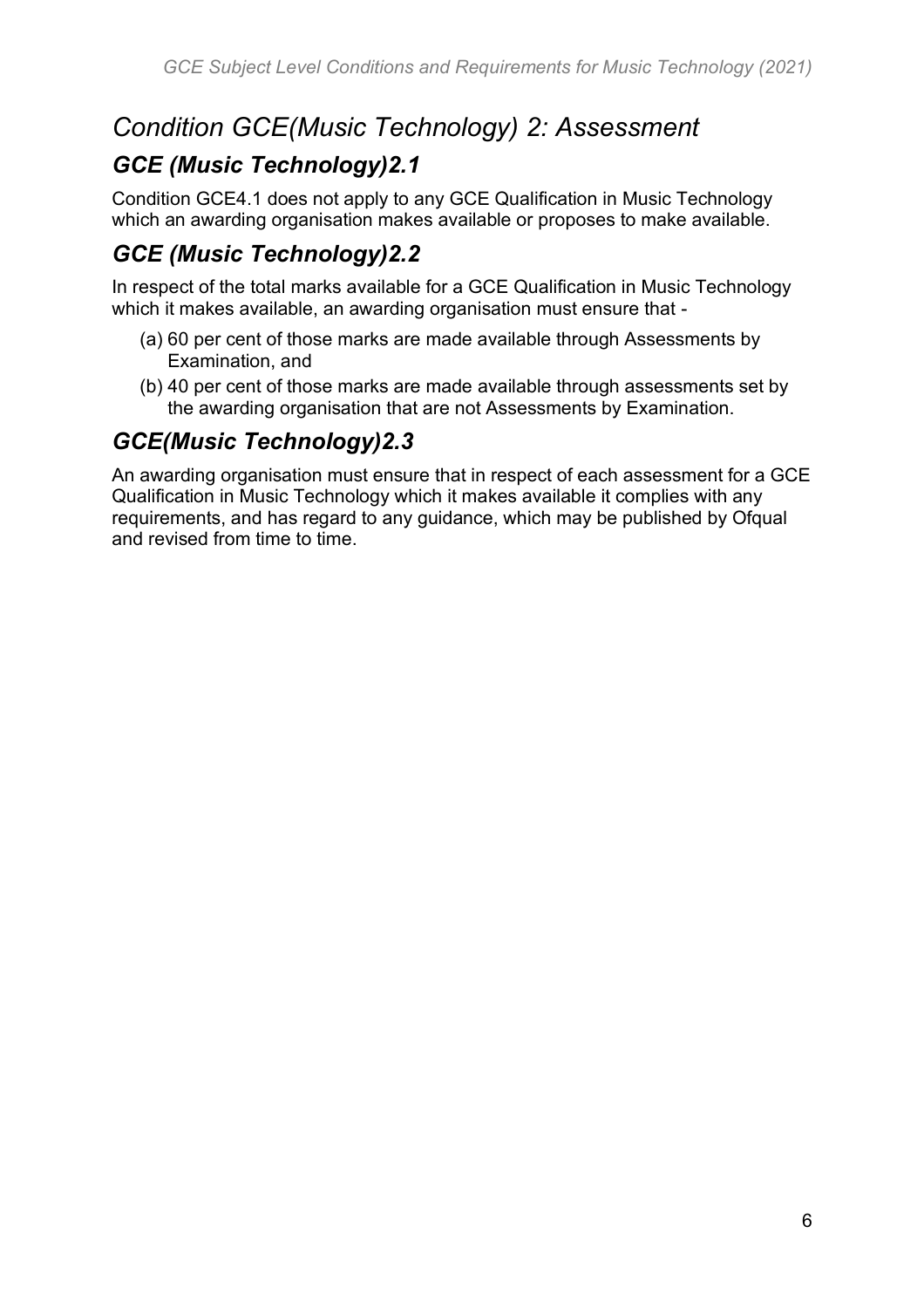# <span id="page-6-0"></span>Subject content requirements

## <span id="page-6-1"></span>Requirements in relation to subject content for GCE Music Technology

The subject content for GCE Qualifications in Music Technology is set out in the Department for Education's ['Music technology GCE AS and A level subject content'](https://www.gov.uk/government/publications/gce-as-and-a-level-music-technology), document reference DFE-00214-2015 (the 'Content Document').

Condition GCE(Music Technology)1.1(c) requires awarding organisations to interpret the Content Document in line with any requirements, and having regard to any guidance, published by Ofqual.

We set out our requirements for the purposes of Condition GCE(Music Technology)1.1(c) below.

#### *Capture of sound*

An awarding organisation must interpret paragraphs 8 and 13 of the Content Document as if practical work does not require the capture of sound.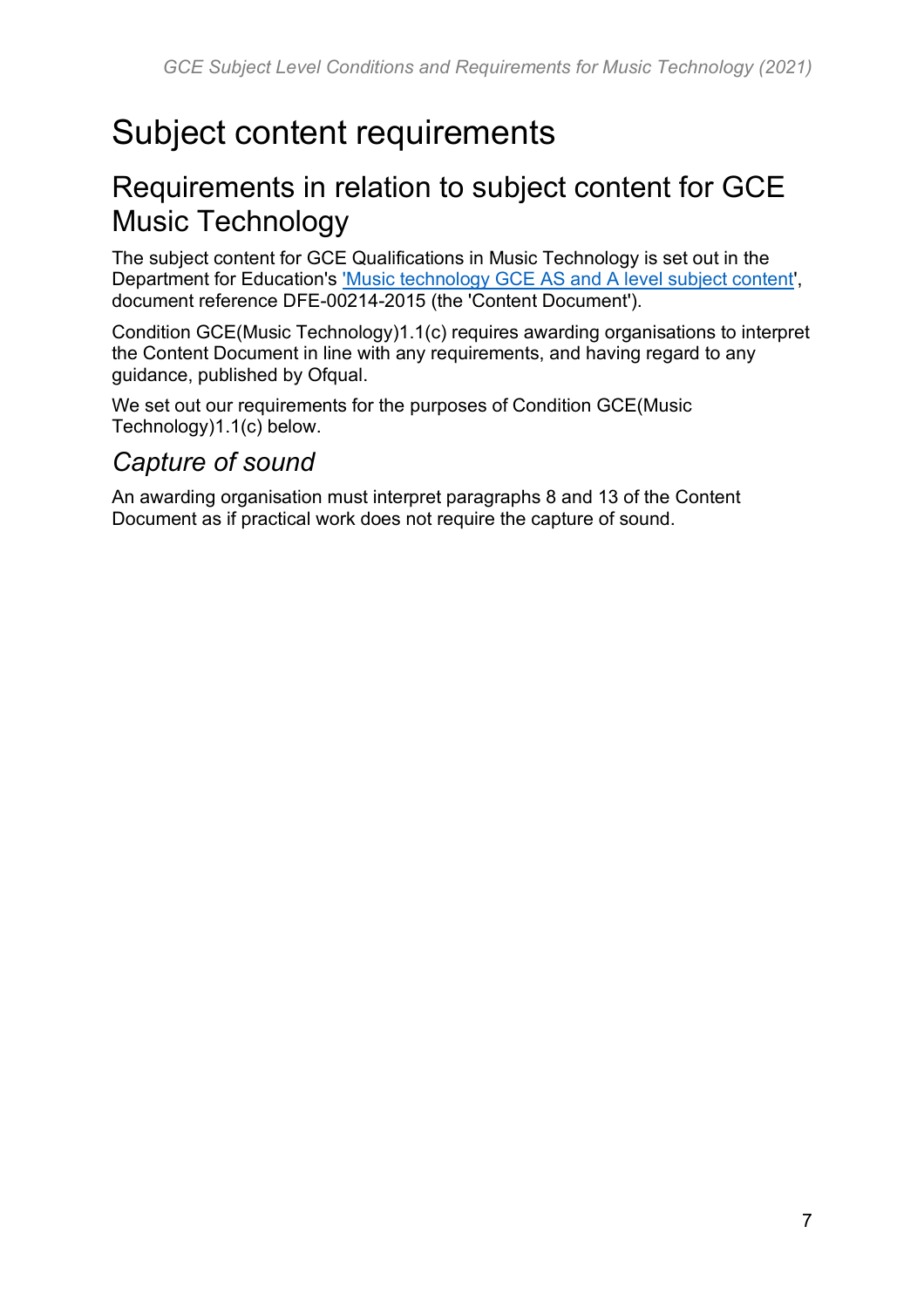# <span id="page-7-0"></span>Assessment objectives

## <span id="page-7-1"></span>Assessment objectives - GCE Qualifications in Music **Technology**

Condition GCE(Music Technology)1.2 allows us to specify requirements relating to the objectives to be met by any assessment for GCE Qualifications in Music Technology.

The assessment objectives set out below constitute requirements for the purposes of Condition GCE(Music Technology)1.2. Awarding organisations must comply with these requirements in relation to all GCE Qualifications in Music Technology they make available.

|            | <b>Objective</b>                                                                                                         | Weighting<br>(A level) | Weighting<br>(AS) |
|------------|--------------------------------------------------------------------------------------------------------------------------|------------------------|-------------------|
| <b>AO1</b> | Demonstrate use of music technology to<br>edit and produce recordings                                                    | $30 - 40%$             | 30-40%            |
| <b>AO2</b> | Demonstrate use of music technology to<br>create, edit and structure sounds to develop a<br>technology-based composition | 20-30%                 | 20-30%            |
| <b>AO3</b> | Demonstrate and apply knowledge and<br>understanding of music technology                                                 | 20-30%                 | 25-35%            |
| <b>AO4</b> | Use analytical and appraising skills to make<br>evaluative and critical judgements about the<br>use of music technology  | 10-20%                 | 10-20%            |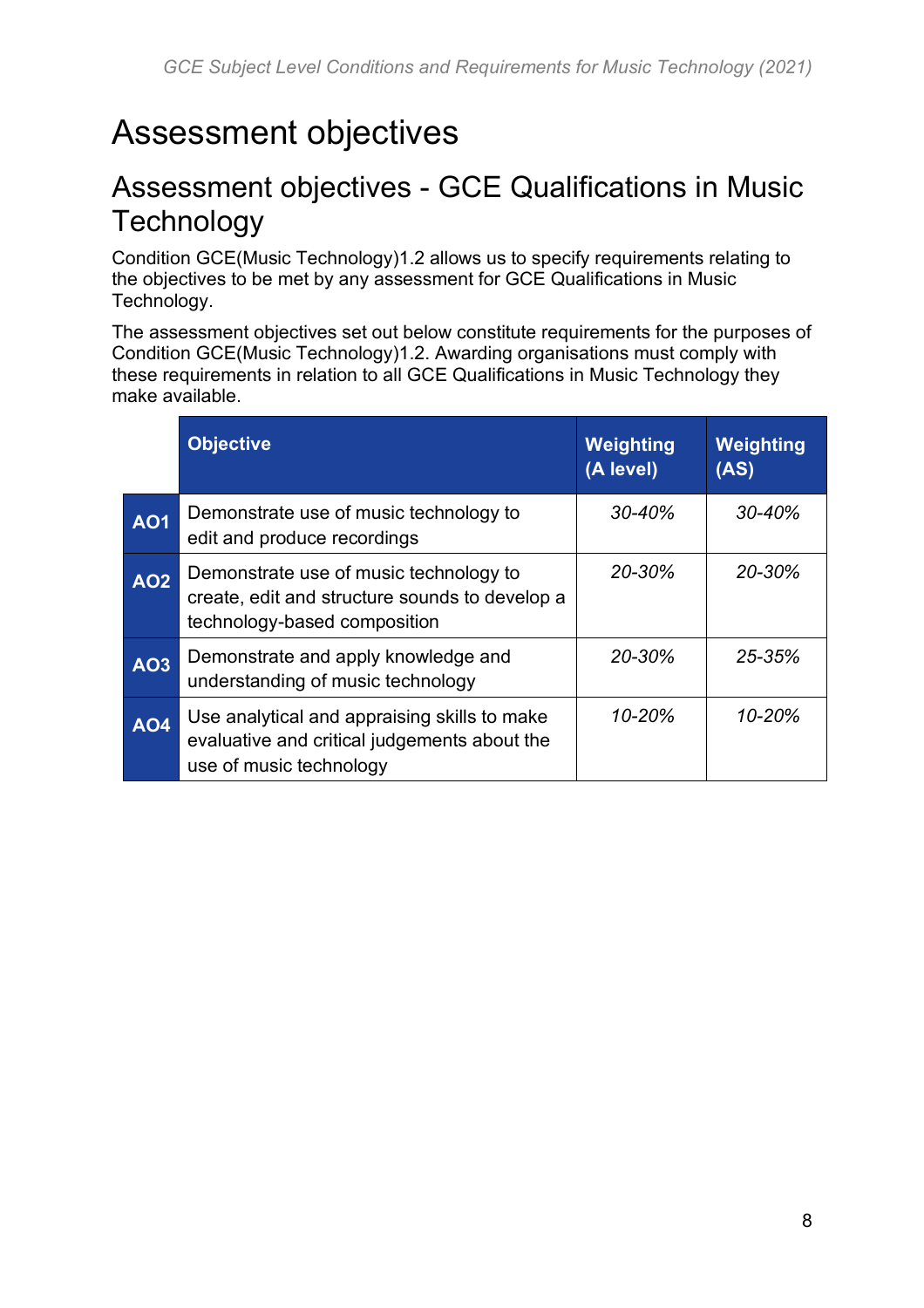# <span id="page-8-0"></span>Assessment requirements

## <span id="page-8-1"></span>Assessment requirements - GCE Qualifications in Music Technology

Condition GCE(Music Technology)2.3 allows us to specify requirements relating to the objectives to be met by any assessment for GCE Qualifications in Music Technology.

We set out below our requirements for the purposes of Condition GCE(Music Technology)2.3. Awarding organisations must comply with these requirements in relation to all GCE Qualifications in Music Technology they make available.

#### *Forms of non-examination assessment*

Condition GCE(Music Technology)2.2(b) states that an awarding organisation must ensure that of the total marks available for a GCE Qualification in Music Technology, 40 per cent of those marks shall be made available through assessments set by the awarding organisation which are not Assessments by Examination.

In respect of that 40 per cent, an awarding organisation must ensure that -

- (a) 20 per cent of the total marks available for the qualification are made available through a task which assesses a Learner's knowledge, skills and understanding in relation to the editing and production of recordings (the 'Recording Assessment'), and
- (b) 20 per cent of the total marks available for the qualification are made available through a task which assesses a Learner's knowledge, skills and understanding in relation to the development of a technology-based composition (the 'Composition Assessment').

#### *The Recording Assessment*

An awarding organisation must ensure that each Recording Assessment is designed and set to -

- (a) assess only assessment objective AO1,
- (b) require each Learner to edit and produce an audio recording, with a duration  $of -$ 
	- (i) for a GCE AS qualification, at least one minute and 30 seconds, and
	- (ii) for a GCE A level qualification, at least two minutes
- (c) require each Learner to provide such additional evidence as is necessary to enable the consideration of that Learner's level of attainment in respect of all of the relevant criteria against which Learners' performance in that assessment will be differentiated,
- (d) be taken under conditions specified by the awarding organisation, including, in particular, conditions which ensure that the evidence generated by each Learner can be Authenticated,
- (e) minimise the predictability of those assessments, and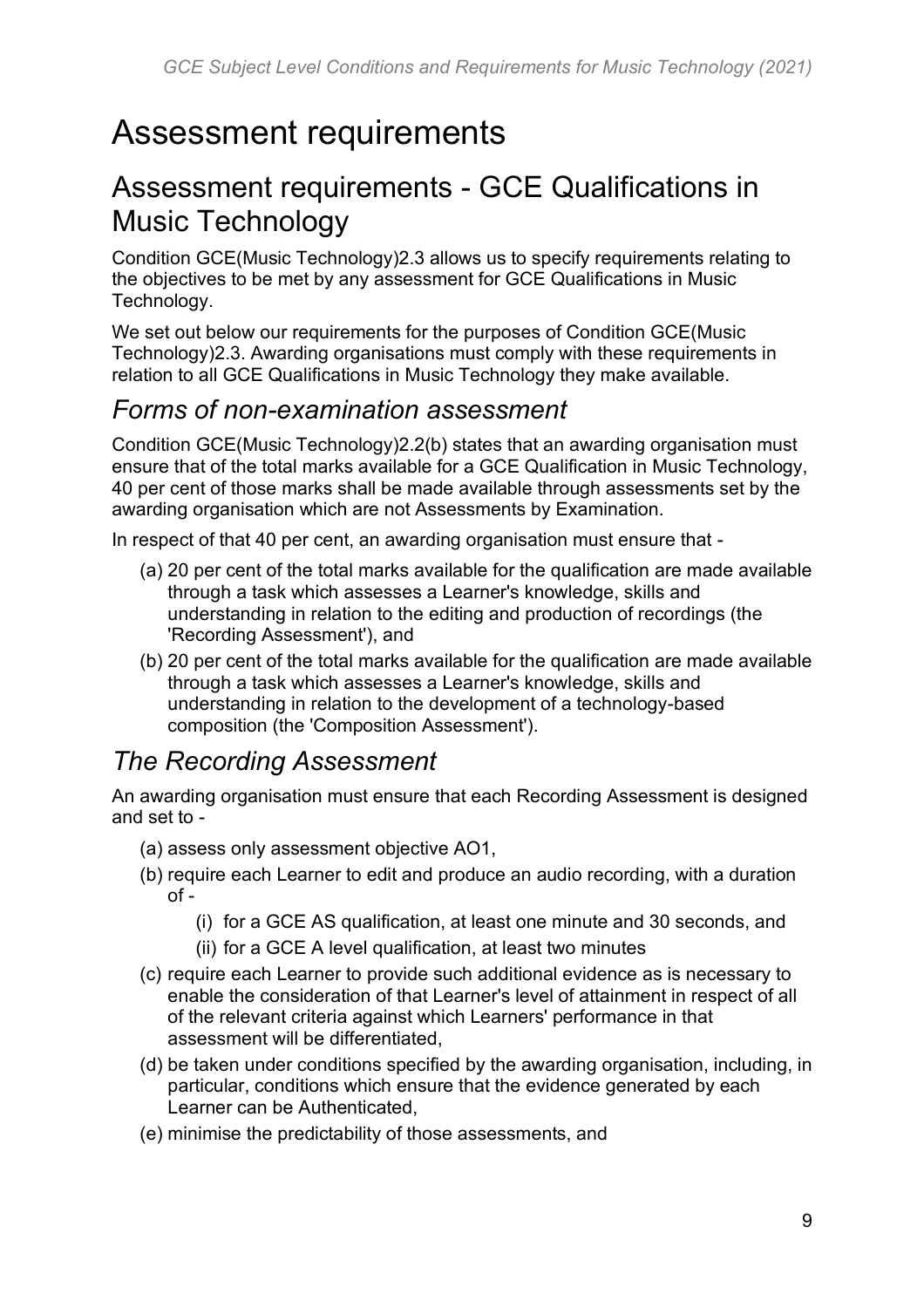(f) facilitate comparability of those assessments, both within each set of assessments, $1$  and over time.

In respect of the task(s) which it sets for each Recording Assessment, an awarding organisation -

- (a) must not communicate the task(s) that it has set to Centres before 1 June in the calendar year preceding the year in which the qualification is to be awarded,
- (b) must ensure that each task details the evidence which must be submitted to the awarding organisation, and
- (c) provides sample recordings (stems) or approves sample recordings selected by the Centre that are suitable for Learners to demonstrate their ability to edit and produce audio recordings.

#### *The Composition Assessment*

An awarding organisation must ensure that each Composition Assessment is designed and set to -

- (a) assess only assessment objective AO2,
- (b) require each Learner to develop a technology-based composition with a duration of -
	- (i) for a GCE AS qualification, at least one minute and 30 seconds, and
	- (ii) for a GCE A level qualification, at least two minutes,
- (c) require each Learner to provide such additional evidence as is necessary to enable the consideration of that Learner's level of attainment in respect of all of the relevant criteria against which Learners' performance in that assessment will be differentiated,
- (d) to be taken under conditions specified by the awarding organisation, including, in particular, conditions which ensure that the evidence generated by each Learner can be Authenticated,
- (e) minimise the predictability of those assessments, and
- (f) facilitate comparability of those assessments, both within a set of assessments, and over time.

In respect of the task(s) which it sets for each Composition Assessment, an awarding organisation -

- (a) must not communicate the task(s) that it has set to Centres before 1 September in the calendar year preceding the year in which the qualification is to be awarded,
- (b) must ensure that each task details the evidence which must be submitted to the awarding organisation, and
- (c) must ensure that the requirement to create sounds can be satisfied with or without requiring Learners to capture live sounds themselves.

<sup>&</sup>lt;sup>1</sup> For the purposes of these requirements, a 'set of assessments' means the assessments to be taken by a particular Learner for a GCE Qualification in Music Technology. For clarity, the assessments taken by Learners may vary, depending on any possible routes through the qualification.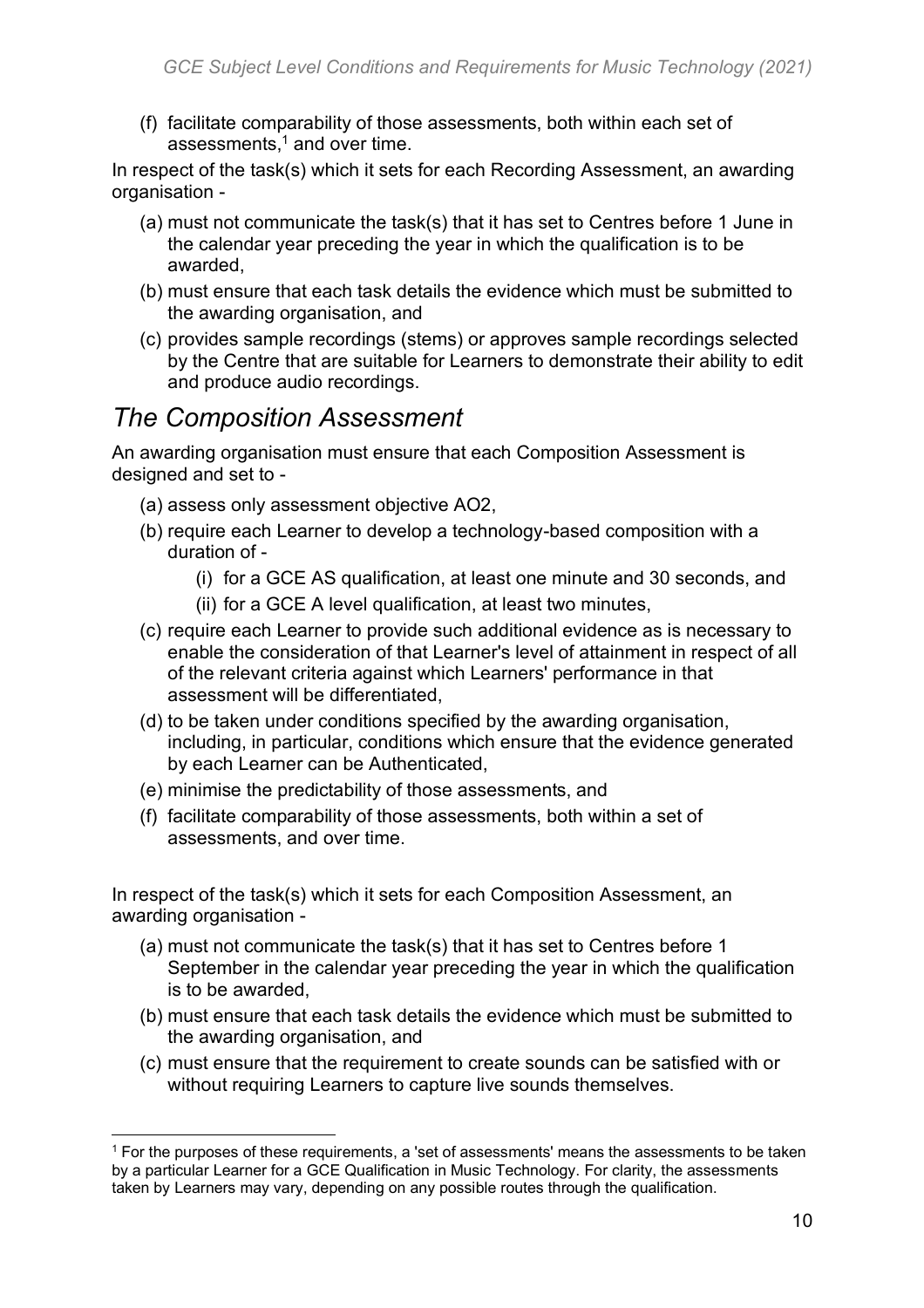## *Marking of assessments*

Evidence generated by a Learner in an assessment for a GCE Qualification in Music Technology which is not an Assessment by Examination may be marked -

- (a) by the awarding organisation or a person connected to the awarding organisation,
- (b) by a Centre, or
- (c) through a combination of (a) and (b).

An awarding organisation must demonstrate to Ofqual's satisfaction in its assessment strategy that -

- (a) it has taken all reasonable steps to identify the risk of any Adverse Effect which may result from its approach to marking of assessments, and
- (b) where such a risk is identified, it has taken all reasonable steps to prevent that Adverse Effect or, where it cannot be prevented, to mitigate that Adverse Effect.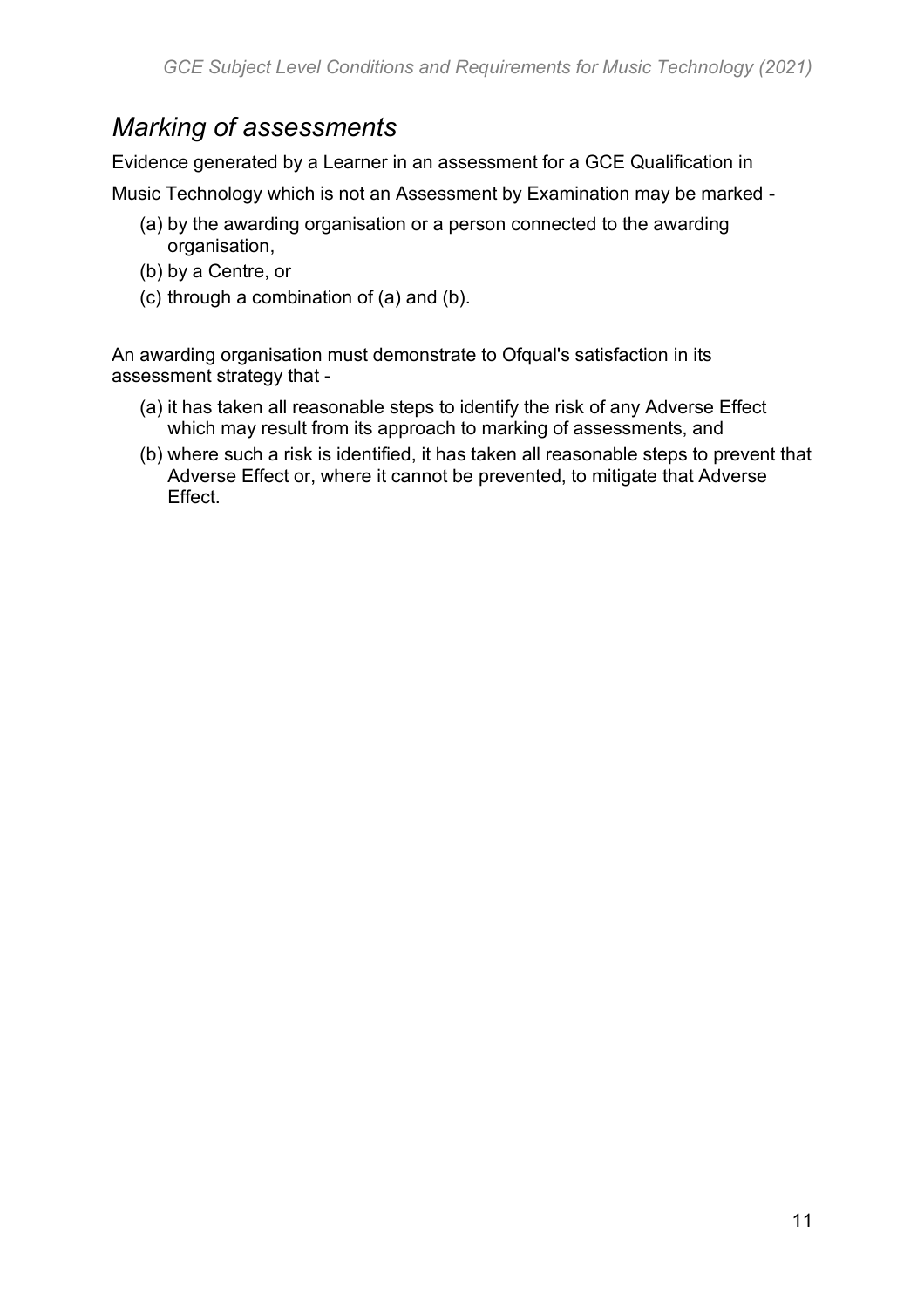# <span id="page-11-0"></span>Appendix 1 – Subject content (published by Department for Education)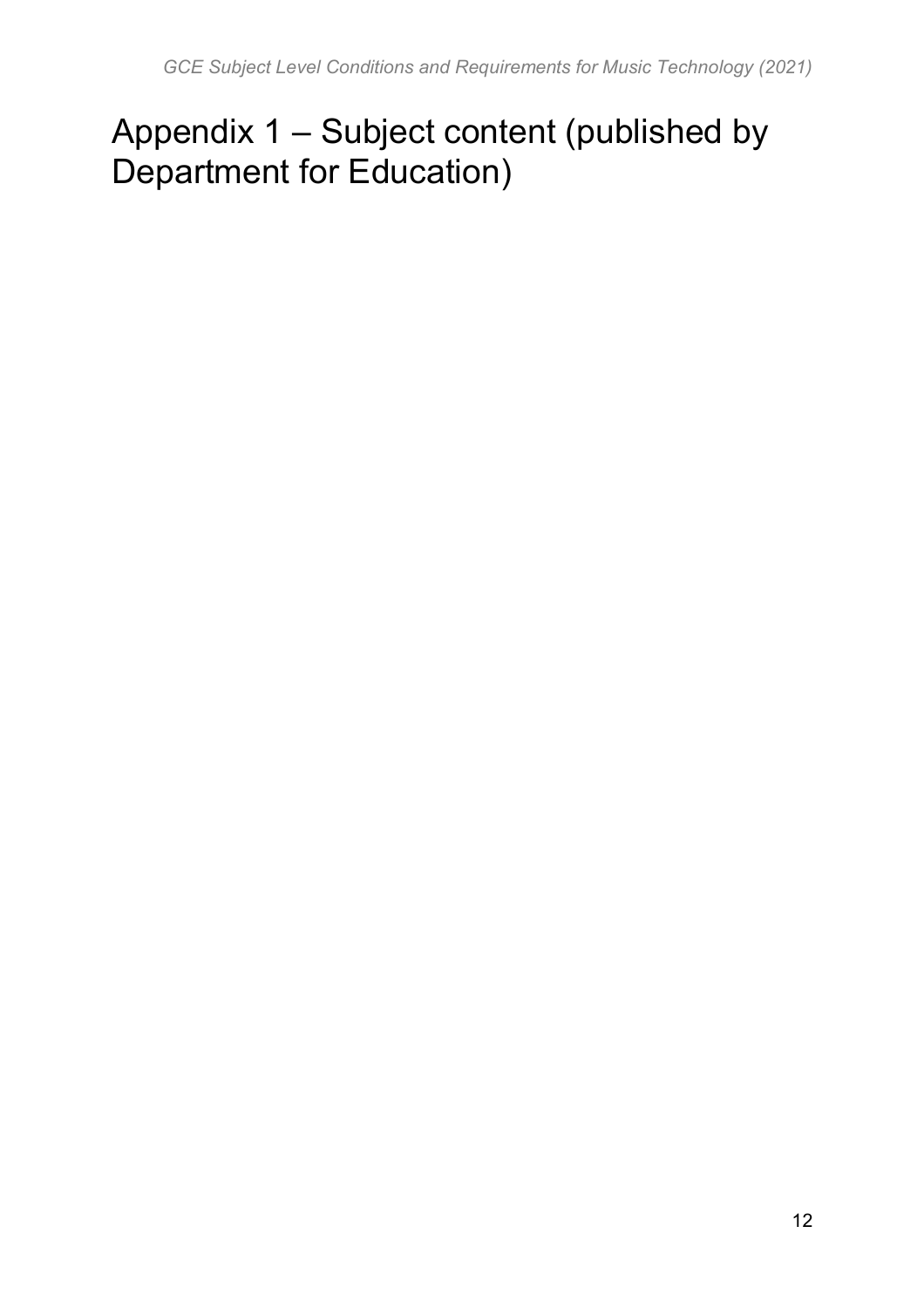

# **Music technology**

# **GCE AS and A level subject content**

**December 2015**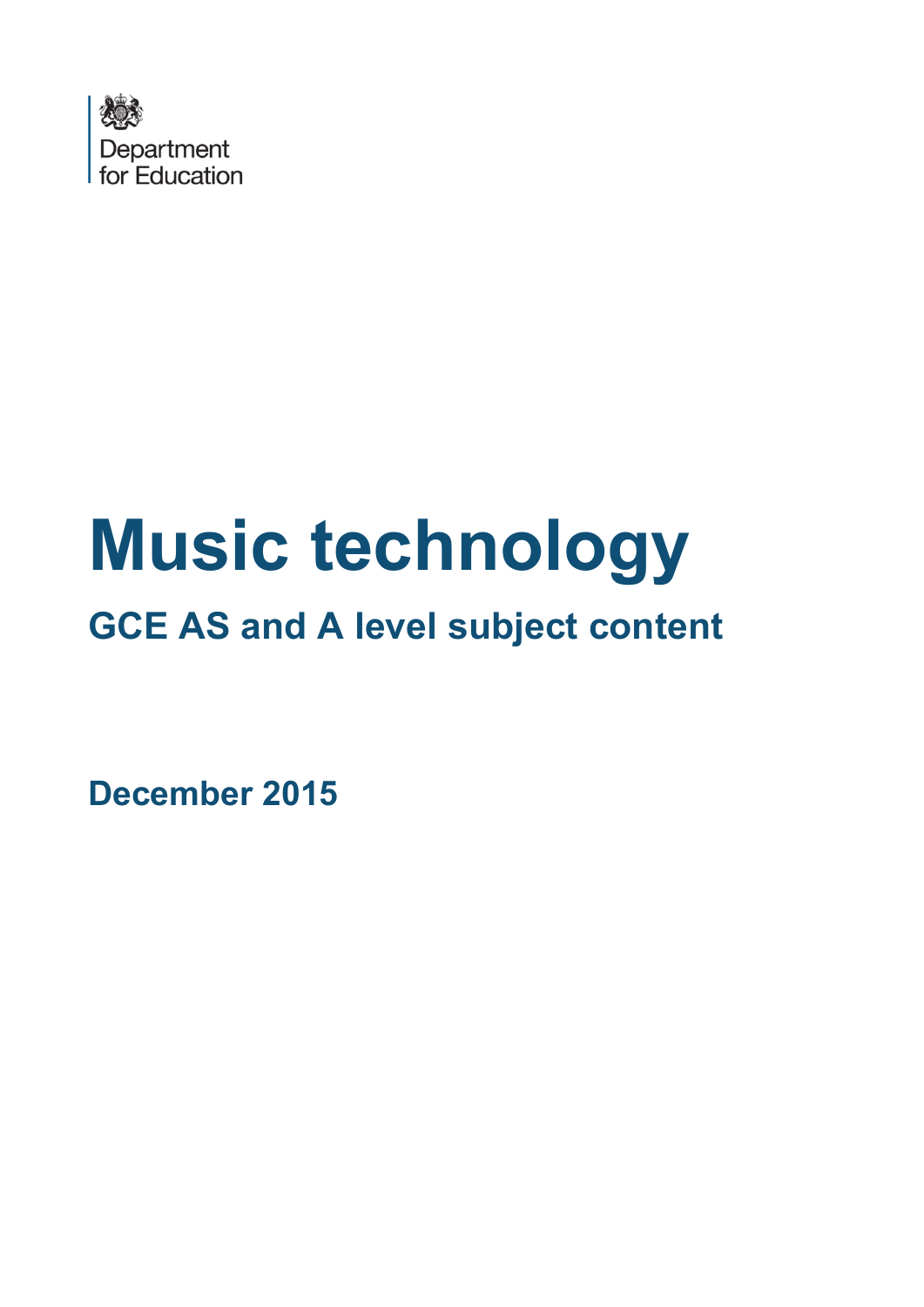## **Contents**

| The content for music technology AS and A level                               | 3              |
|-------------------------------------------------------------------------------|----------------|
| Introduction                                                                  | 3              |
| Aims and objectives                                                           | 3              |
| Subject content                                                               | $\overline{4}$ |
| Recording and production techniques for both corrective and creative purposes | 4              |
| Principles of sound and audio technology                                      | 7              |
| Development of recording and production technology                            | 8              |
| <b>Skills</b>                                                                 | 9              |
| List of acronyms                                                              | 11             |
|                                                                               |                |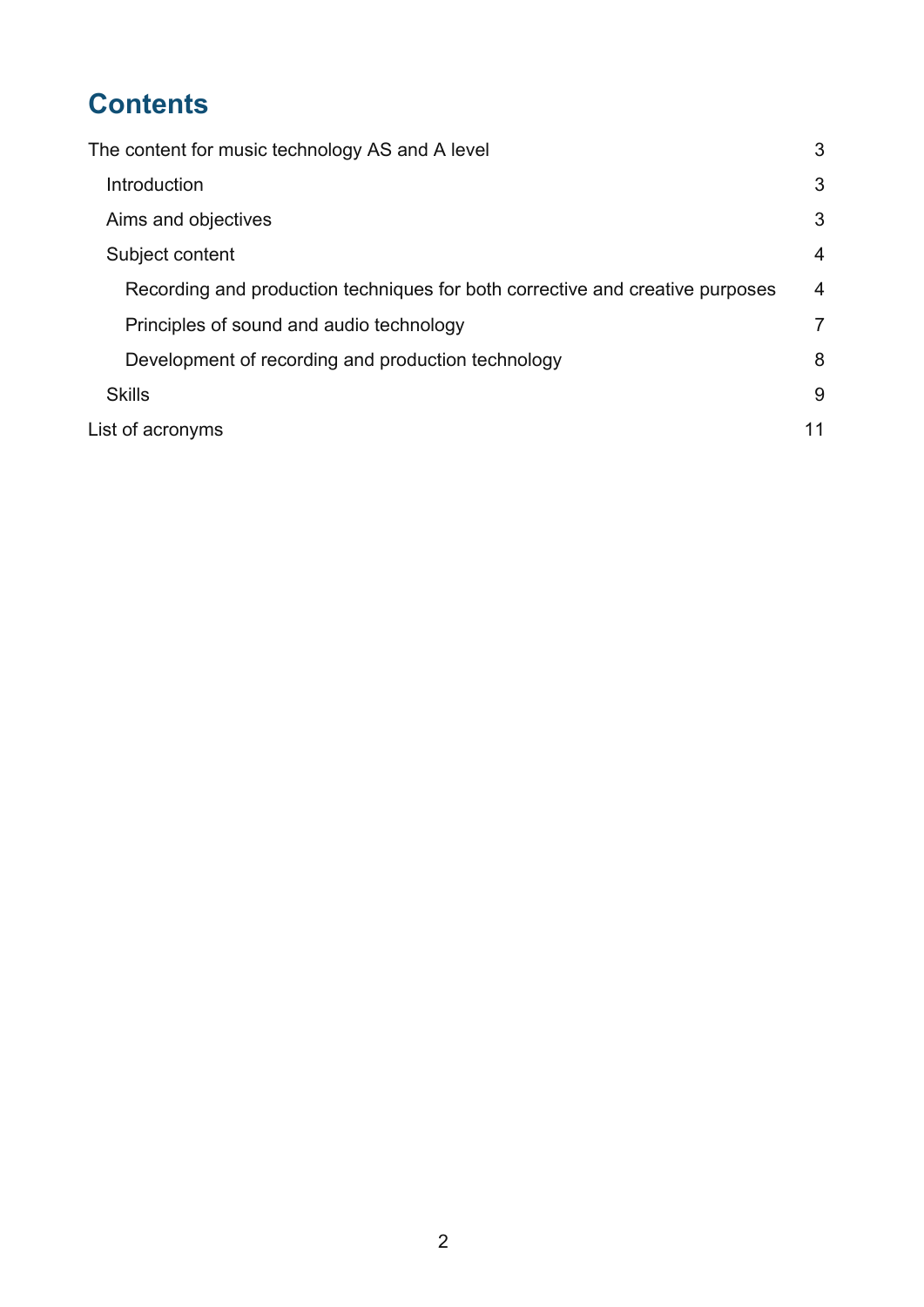## <span id="page-14-0"></span>**The content for music technology AS and A level**

#### <span id="page-14-1"></span>**Introduction**

1. AS and A level subject content sets out the knowledge, understanding and skills common to all AS and A level specifications in music technology.

#### <span id="page-14-2"></span>**Aims and objectives**

2. Together with the assessment objectives, subject content provides the framework within which the awarding organisations create the detail of their specifications, ensuring progression from a range of subjects at GCSE and to higher education.

3. The specifications must provide access to higher education and university degree courses in music technology and music technology-related subjects.

4. AS and A level specifications in music technology must offer a broad and coherent course of study which encourages students to:

- understand the principles of sound and audio technology and how they are used in creative and professional practice
- understand a wide range of recording and production techniques and how they are used in practice for both corrective and creative purposes
- develop recording skills to demonstrate an understanding of sound and its capture
- develop the skills to create and manipulate sound in imaginative and creative ways
- develop skills in critical and analytical listening to evaluate the use of sound and audio technology in students' own and others' work
- develop an understanding of the historical and cultural contexts of the use of technology in the creation, performance and production of music
- understand the interdependence of sound engineering knowledge, understanding and skills
- make links between the integrated activities of recording, processing, mixing, sound-creation and creative music technology applications, underpinned by analytical listening
- understand the basic principles of acoustics, psycho-acoustics, and the digitalisation of sound
- understand the latest developments in music technology and the impact they have on technology-based composition, performance and the tonal qualities of recordings
- develop and extend the knowledge, understanding and skills needed to create recordings and technology-based compositions which communicate effectively to the listener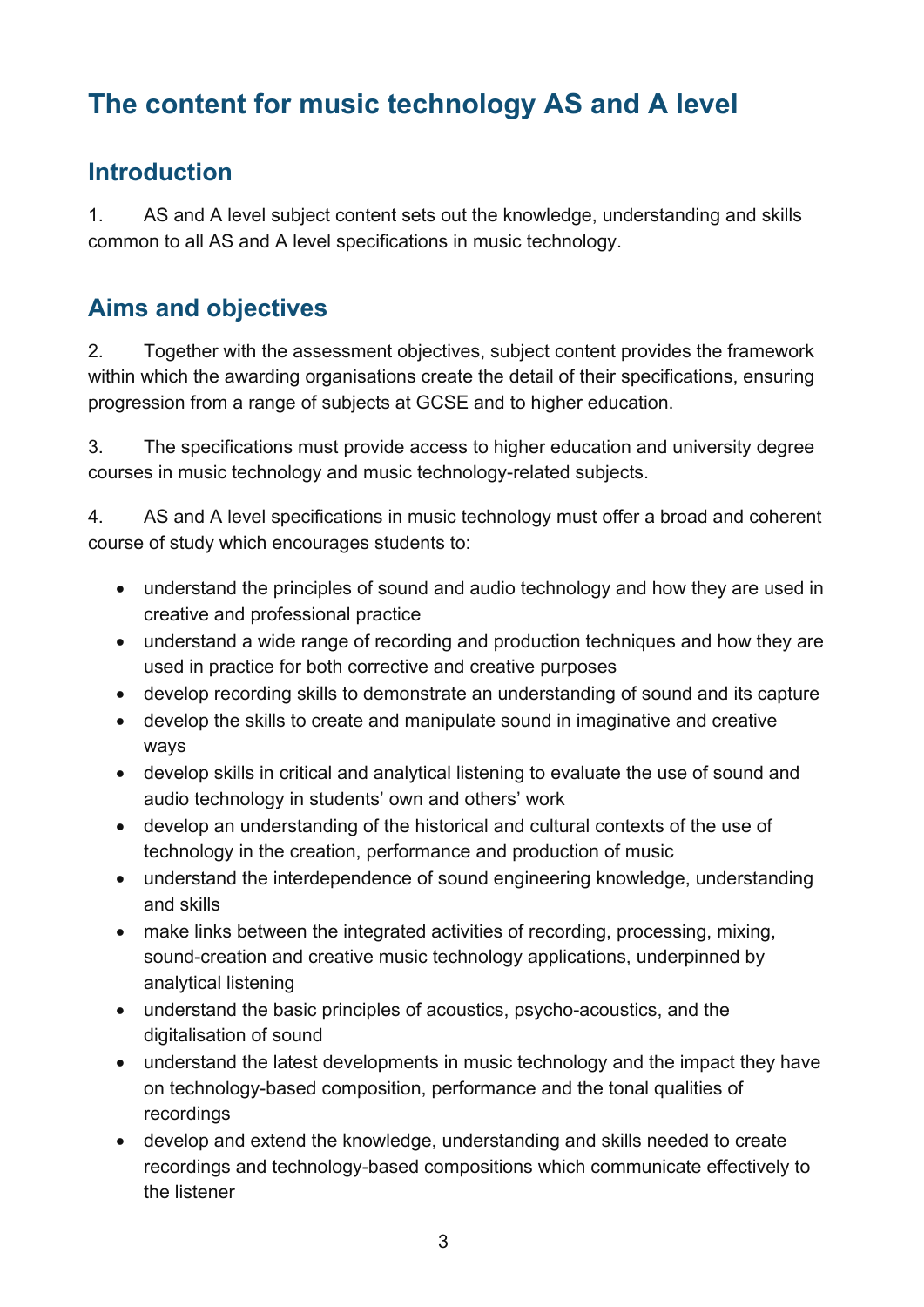- understand the history and traditions of the sonic and musical applications of technology and how they promote personal, social, intellectual and cultural development
- develop the skills required to manage music technology projects from inception to completion, by evaluating and refining recordings and technology-based compositions over extended periods of time
- develop as effective and independent students, and as critical, creative and reflective thinkers with enquiring minds

## <span id="page-15-0"></span>**Subject content**

5. AS and A level specifications in music technology must build on the knowledge, understanding and skills established at Key Stage 4 and a range of GCSE qualifications.

6. AS and A level specifications in music technology must require students to develop an in-depth knowledge and understanding of:

- recording and production techniques for both corrective and creative purposes
- principles of sound and audio technology
- the development of recording and production technology

Specifications must also require students to apply these, where appropriate, to their own work.

#### <span id="page-15-1"></span>**Recording and production techniques for both corrective and creative purposes**

7. AS and A level specifications in music technology must require students to develop knowledge and understanding for corrective and creative purposes of:

- software and hardware
- capture of sound
- sequencing and MIDI
- audio editing
- EQ
- dynamic processing
- effects
- balance and blend
- stereo
- synthesis
- sampling
- automation
- pitch and rhythm correction and manipulation
- mastering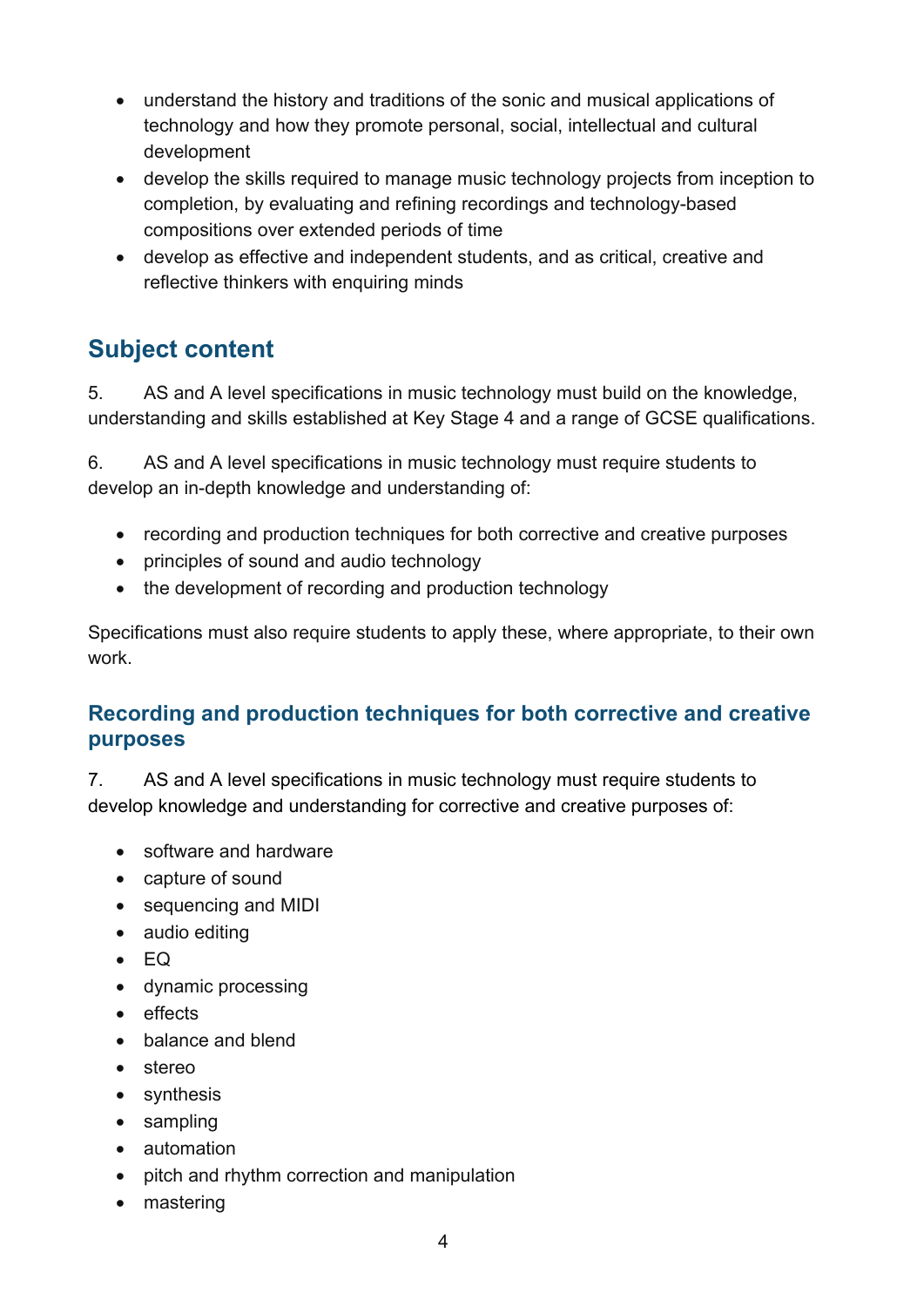8. Students will be expected to know and understand the following for corrective and creative purposes, and use in practical work as appropriate:

|                          | At AS and A level                                                                                                                                                                                                                                       | <b>Additionally at A level</b>                                                                                                                                                                                                                                                                                               |
|--------------------------|---------------------------------------------------------------------------------------------------------------------------------------------------------------------------------------------------------------------------------------------------------|------------------------------------------------------------------------------------------------------------------------------------------------------------------------------------------------------------------------------------------------------------------------------------------------------------------------------|
| Software and<br>hardware | the core functions of a Digital<br>$\bullet$<br>Audio Workstation (DAW)<br>detailed below in this table<br>a range of hardware including<br>$\bullet$<br>microphones and audio<br>interfaces                                                            | the advanced functions of a<br>$\bullet$<br><b>Digital Audio Workstation</b><br>(DAW) detailed below in this<br>table<br>other programming<br>٠<br>environments and new and<br>emerging software<br>the impact of new and<br>٠<br>emerging software on music<br>production                                                   |
| Capture of<br>sound      | gain-structure and how it<br>$\bullet$<br>affects noise and distortion<br>the characteristics and<br>$\bullet$<br>suitability of microphone types<br>e.g. dynamic, condenser<br>the suitability of microphone<br>$\bullet$<br>techniques e.g. distances | the advantages and<br>$\bullet$<br>disadvantages of microphone<br>types in terms of polar pattern<br>and frequency response<br>advanced microphone<br>$\bullet$<br>techniques e.g. coincident pair<br>how microphones work<br>$\bullet$<br>including microphone<br>sensitivity, electromagnetic<br>induction and capacitance |
| Sequencing               | real time input<br>step input<br>$\bullet$<br>quantise<br>velocity and note length                                                                                                                                                                      | how MIDI and/or OSC works<br>$\bullet$<br>by studying data bytes<br>data bytes including note on,<br>pitch, controllers, pitch bend<br><b>LSB and MSB</b>                                                                                                                                                                    |
| Audio editing            | truncating<br>$\bullet$<br>how to remove clicks and<br>$\bullet$<br>noise                                                                                                                                                                               | how and why clicks and noise<br>$\bullet$<br>occur e.g. discontinuous<br>waveforms                                                                                                                                                                                                                                           |
| EQ                       | different types of EQ in a<br>$\bullet$<br>recording e.g. low-shelf, high-<br>shelf, band, LPF, HPF                                                                                                                                                     | how different parameters<br>$\bullet$<br>affect sound<br>how to draw graphs of EQ,<br>$\bullet$<br>e.g. Q, gain, frequency                                                                                                                                                                                                   |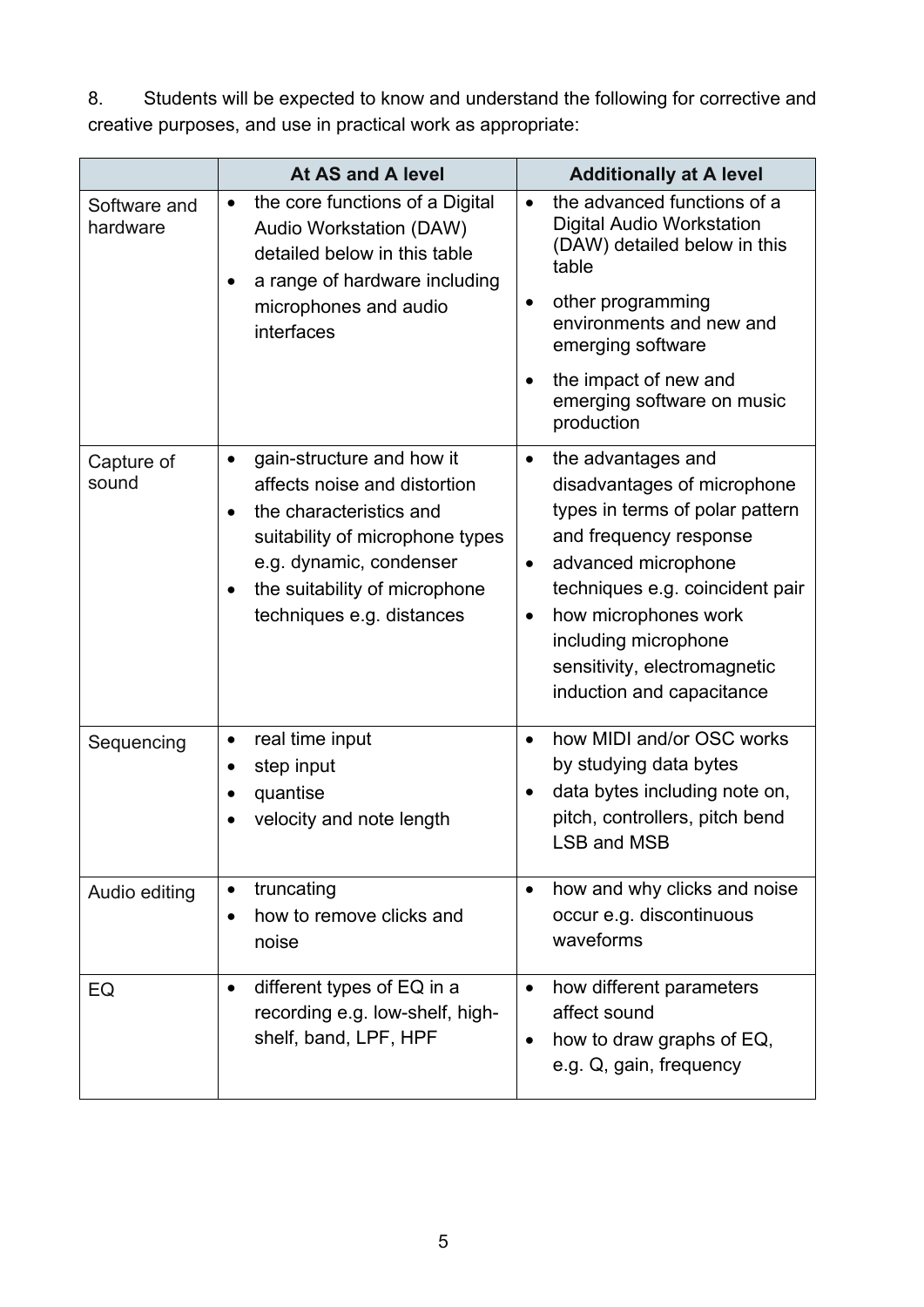| Dynamic<br>processing       | different uses of compression<br>$\bullet$<br>and gating<br>how to adjust threshold and<br>$\bullet$<br>ratio on a compressor in a<br>recording                    | how to use advanced<br>$\bullet$<br>parameters of a compressor<br>e.g. attack, release, knee,<br>sidechain<br>how to draw graphs of<br>$\bullet$<br>compression and gating                                              |
|-----------------------------|--------------------------------------------------------------------------------------------------------------------------------------------------------------------|-------------------------------------------------------------------------------------------------------------------------------------------------------------------------------------------------------------------------|
| <b>Effects</b>              | reverb, delay, flange, chorus<br>٠<br>phaser, wah-wah and<br>distortion in a recording<br>the core parameters including<br>$\bullet$<br>reverb time and delay time | effects including ADT and<br>٠<br>autotune<br>detailed parameters including<br>$\bullet$<br>reverb pre-delay time and<br>delay feedback                                                                                 |
| <b>Balance and</b><br>blend | the relative balance of parts<br>$\bullet$<br>(tracks, instruments and/or<br>vocals)                                                                               | how blend is affected by<br>$\bullet$<br>compression, EQ and effects                                                                                                                                                    |
| <b>Stereo</b>               | how to identify pan positions<br>$\bullet$<br>of individual parts (tracks,<br>instruments and/or vocals) in a<br>recording                                         | panning law, mono-summing<br>$\bullet$<br>and mid-side processing                                                                                                                                                       |
| <b>Synthesis</b>            | how synthesis is used to<br>$\bullet$<br>create different sounds by<br>using oscillators, filters,<br>envelopes and LFOs                                           | how timbre is affected by a<br>$\bullet$<br>wider variety of parameters<br>e.g. cut-off frequency,<br>resonance, attack, decay,<br>sustain, release, graphs, and<br>mapping of envelopes to filter<br>cut-off frequency |
| Sampling                    | pitch mapping,<br>$\bullet$<br>cutting/trimming and looping                                                                                                        | the use of samples in new<br>$\bullet$<br>contexts to create new<br>meanings or effect<br>sample rate, bit-depth, other<br>synthesis parameters e.g. filter<br>and envelope                                             |
| Automation                  | how to use volume and pan<br>$\bullet$<br>automation                                                                                                               | how to automate parameters<br>$\bullet$<br>of plug-ins e.g. cut-off<br>frequency, delay feedback                                                                                                                        |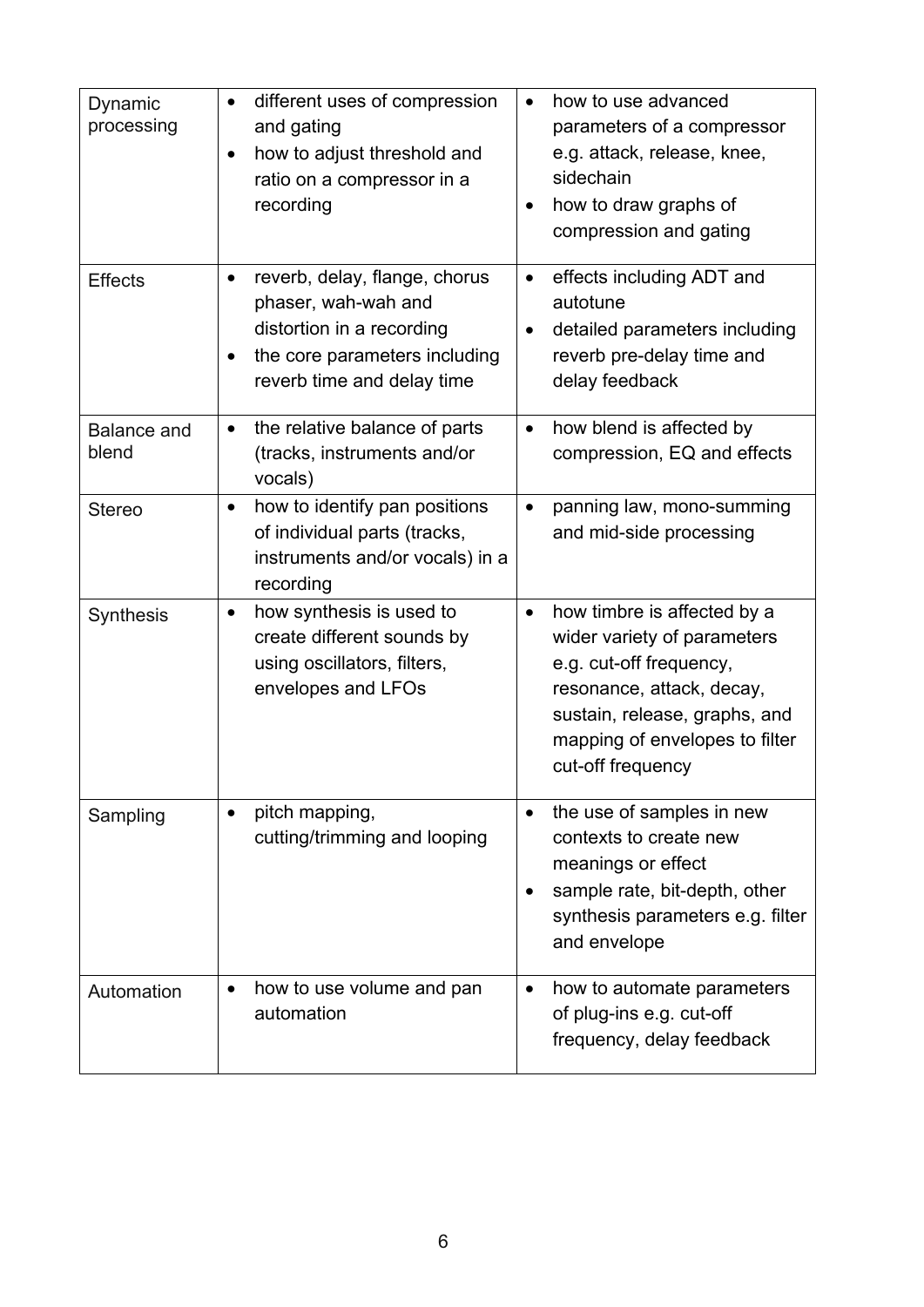| Pitch and<br>rhythm<br>correction<br>and<br>manipulation | how to correct inaccuracies in<br>pitch and rhythm e.g. by re-<br>tuning a vocal part or<br>tightening the rhythm in a<br>drum part | $\bullet$ | the parameters that allow<br>greater control and creativity<br>e.g. response time, transient<br>detection threshold and<br>groove templates |
|----------------------------------------------------------|-------------------------------------------------------------------------------------------------------------------------------------|-----------|---------------------------------------------------------------------------------------------------------------------------------------------|
| Mastering                                                | limiting and perceived volume                                                                                                       | $\bullet$ | parameters e.g. limiter gain<br>understanding how EQ works<br>in the mastering process                                                      |

#### <span id="page-18-0"></span>**Principles of sound and audio technology**

9. AS and A level specifications must require students to develop knowledge and understanding of:

|                            | At AS and A level                                                                                                                                         | <b>Additionally at A level</b>                                                                                                                                          |
|----------------------------|-----------------------------------------------------------------------------------------------------------------------------------------------------------|-------------------------------------------------------------------------------------------------------------------------------------------------------------------------|
| <b>Acoustics</b>           | how the live room acoustics<br>$\bullet$<br>affect the recording                                                                                          | acoustics including describing<br>$\bullet$<br>a reverb tail e.g. pre-delay<br>time, early reflections and<br>reverberation time                                        |
| <b>Monitor</b><br>speakers | the characteristics of different<br>$\bullet$<br>monitor speakers e.g. woofer,<br>tweeter                                                                 | how monitor speakers work<br>$\bullet$<br>(electromagnetic induction)<br>different types of monitor<br>$\bullet$<br>speakers and how they affect<br>mix-translation     |
| Leads                      | how leads and connectivity<br>$\bullet$<br>work including signal path,<br>signal types<br>the different types and uses of<br>leads including jack and XLR | how leads and connectivity<br>$\bullet$<br>work including impedance<br>the advantages and<br>$\bullet$<br>disadvantages of different<br>leads and connectivity          |
| Digital and<br>analogue    | the differences between digital<br>$\bullet$<br>and analogue recordings<br>the advantages and<br>disadvantages of digital and<br>analogue recordings      | the specifications of digital and<br>$\bullet$<br>analogue recordings and how<br>they affect sound quality e.g.<br>A/D and D/A conversion, tape,<br>vinyl and streaming |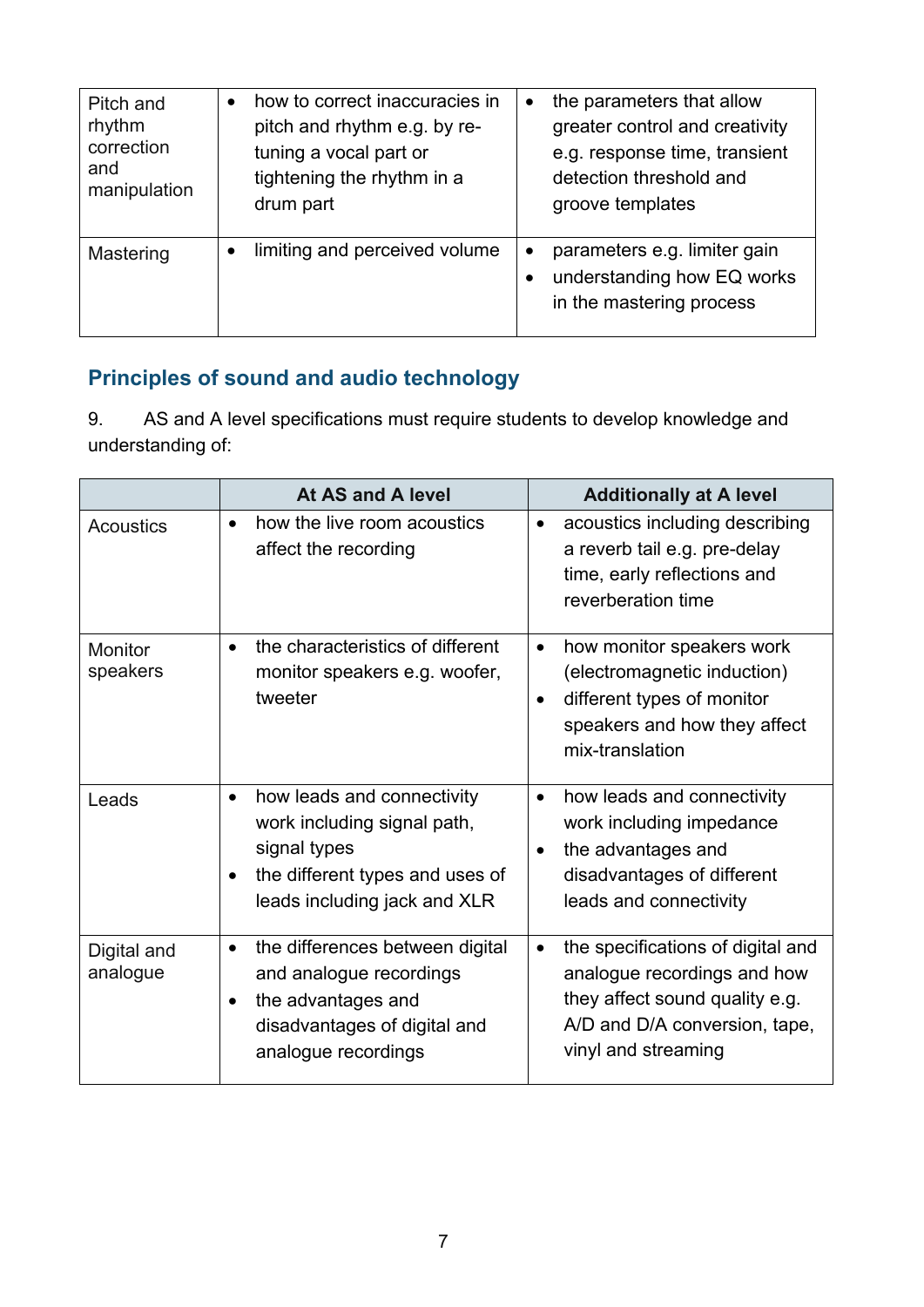| <b>Numeracy</b> |                                                                                                                                                    | how to display information<br>graphically e.g. in waveforms<br>and EQ curves<br>how to interpret graphs e.g.<br>frequency response graphs<br>and polar response graphs, to<br>understand how sound quality<br>is affected<br>technical numeracy including<br>binary, formulae, logarithms,<br>and how they are used in<br>music technology<br>how to make calculations to<br>describe sound waves<br>including waveforms,<br>frequency, phase and<br>amplitude |
|-----------------|----------------------------------------------------------------------------------------------------------------------------------------------------|----------------------------------------------------------------------------------------------------------------------------------------------------------------------------------------------------------------------------------------------------------------------------------------------------------------------------------------------------------------------------------------------------------------------------------------------------------------|
| Levels          | principles of levels and<br>$\bullet$<br>metering including<br>management of levels to<br>prevent distortion and<br>maximise signal to noise ratio | levels and metering including<br>$\bullet$<br>dB scales, psycho-acoustics,<br>and when to use different<br>scales including peak and<br><b>RMS</b>                                                                                                                                                                                                                                                                                                             |

#### <span id="page-19-0"></span>**Development of recording and production technology**

10. AS and A level specifications must require students to develop knowledge and understanding of the history and development of recording and production technology from the 1950s through the eras of:

- direct to tape and mono recording (c.1950 1963)
- early multitrack  $(c.1964 1969)$
- large scale analogue multitrack (c.1969 1995)
- digital recording and sequencing (c.1980 present day)
- digital audio workstations (DAW) and emerging technologies (c.1996 present day)

11. Through the context of the eras listed above AS and A level specifications will require students to identify and describe how recording technology has been used to create and shape sound, in relation to:

- electric and electronic instruments
- multi-track recording and equipment
- samplers
- synthesisers
- DAW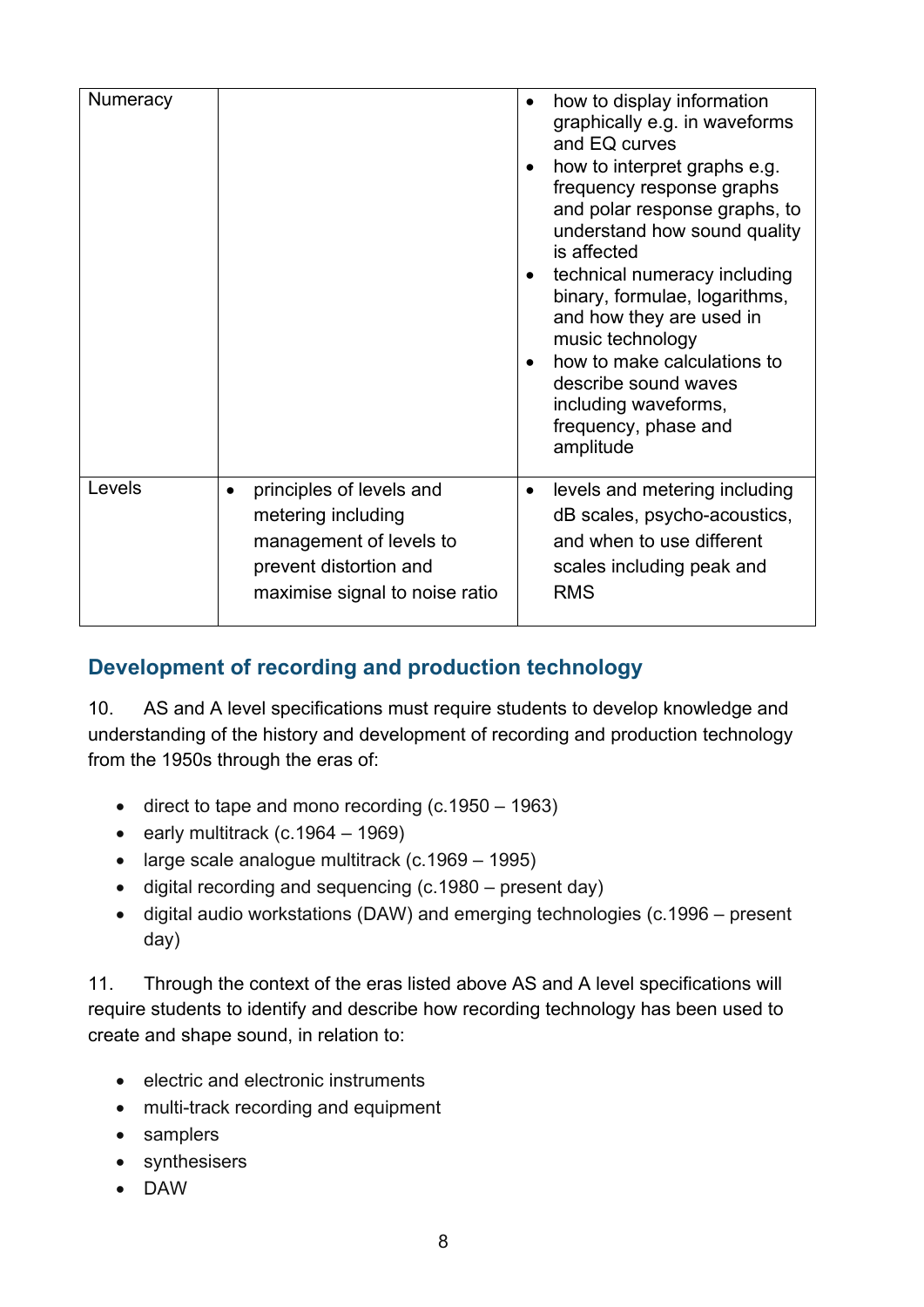• recording media from a number of significant eras

12. In addition, through the context of the eras listed above, A level specifications will require students to:

- describe the technical function and operation of recording equipment identified through the eras
- understand the impact of music technology on creative processes in the studio
- understand the wider context of music technology and how it has influenced trends in music e.g. computer games, popular music, film score, soundscapes in art installations, sound effects for film

#### <span id="page-20-0"></span>**Skills**

13. AS and A level specifications in music technology must require students to use the knowledge and understanding of recording and production techniques for both corrective and creative purposes (as listed in paragraph 8) to develop and demonstrate their ability to:

- use music production tools and techniques to capture sounds including musical instruments with accuracy and control
- manipulate existing sounds and music with technical control and style to produce recordings and technology-based compositions
- effectively use processing techniques to produce a balanced final mix
- develop competence as a music producer and sound engineer by producing recordings and technology-based compositions
- analyse critically and comment perceptively on music production techniques from a range of source material and their impact on music styles
- apply musical elements and language e.g. structure, timbre, texture, tempo and rhythm, melody, harmony and tonality, dynamics within the context of music technology
- use aural discrimination to identify and evaluate music technology elements in unfamiliar works and to refine recordings

14. In addition, A level specifications in music technology must require students to demonstrate the ability to:

- use music production tools and techniques to create new sounds and music with technical control and style
- develop effectiveness as a music producer and sound engineer by producing recordings and technology-based compositions
- use aural discrimination and technical skill to refine technology-based compositions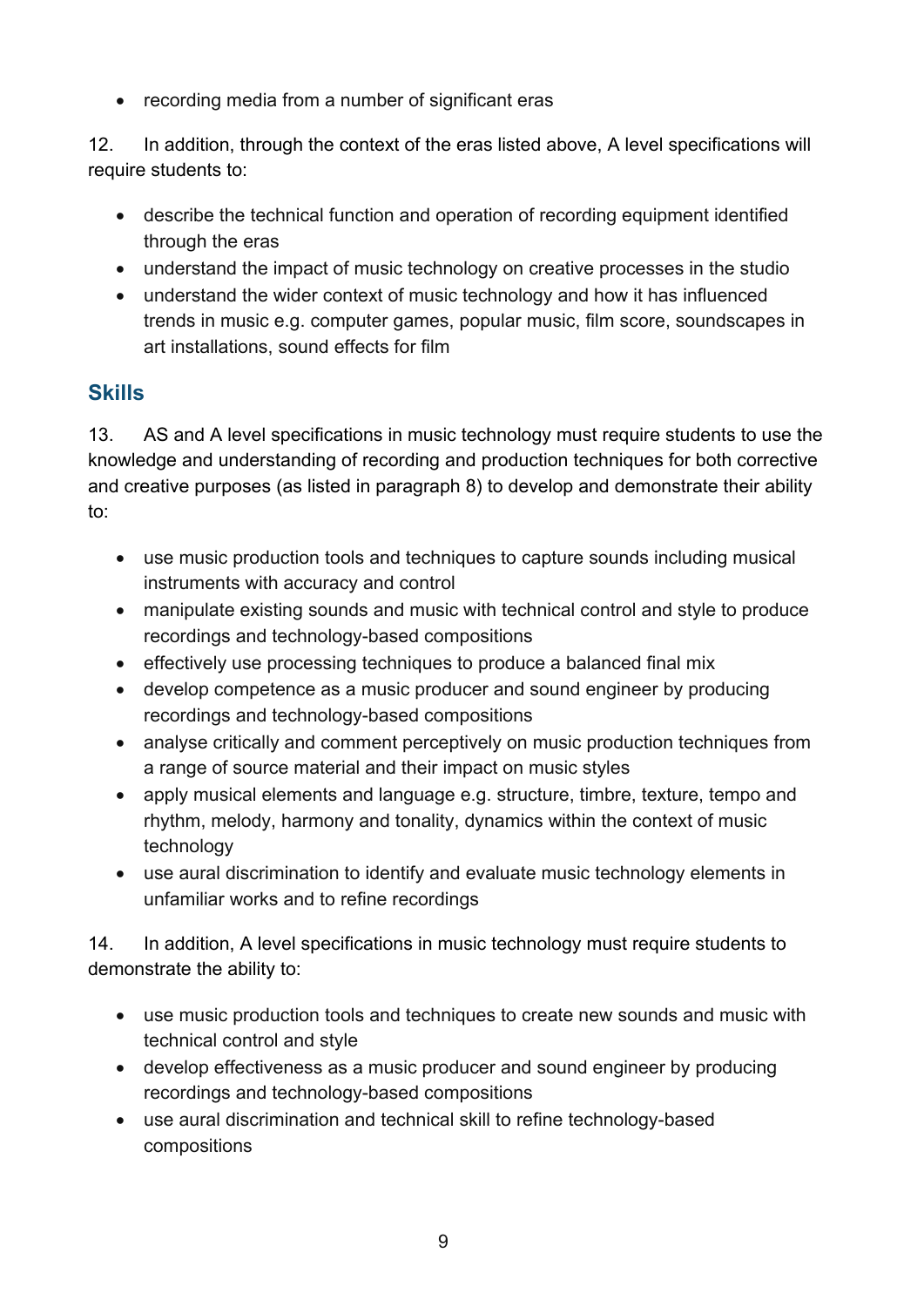- apply the additional A level knowledge and understanding listed in paragraph 8 to extend the skills developed at AS level with increased sensitivity and technical control
- make informed decisions about equipment by analysing and interpreting a range of data, graphical representations and diagrams relating to frequency response, microphone polar patterns and dynamic response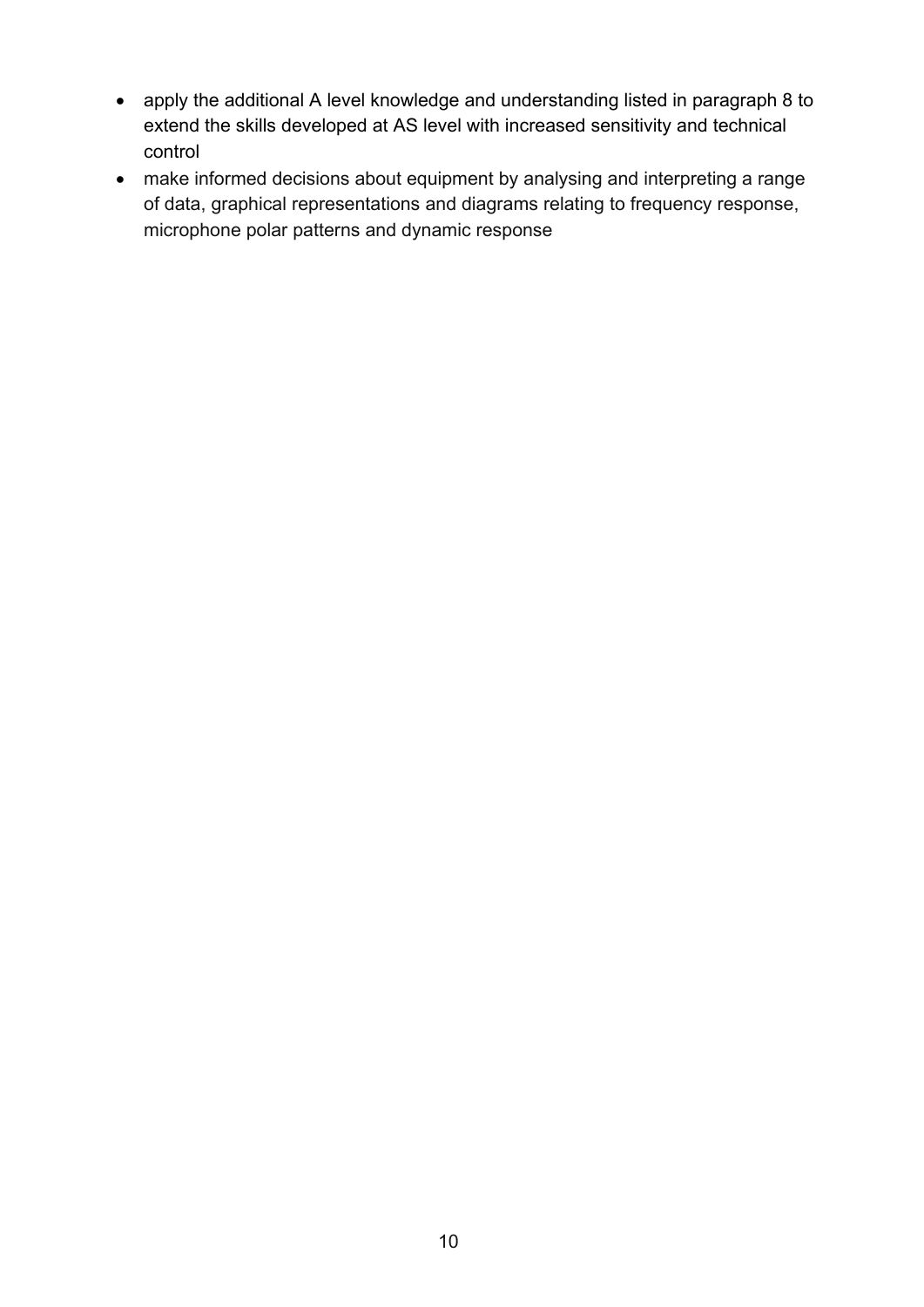# <span id="page-22-0"></span>**List of acronyms**

| <b>Term</b>        | <b>Definition</b>                                       |
|--------------------|---------------------------------------------------------|
| A/D conversion     | Analogue-to-digital conversion                          |
| <b>ADT</b>         | Automatic double tracking or Artificial double tracking |
| D/A conversion     | Digital-to-analogue conversion                          |
| <b>DAW</b>         | <b>Digital Audio Workstation</b>                        |
| dB Scales          | <b>Decibel Scales</b>                                   |
| EQ                 | Equalisation                                            |
| <b>LFOs</b>        | Low Frequency Oscillation                               |
| LPF and HPF        | Low Pass Filter and High Pass Filter                    |
| <b>LSB and MSB</b> | Least Significant Byte and Most Significant Byte        |
| <b>MIDI</b>        | <b>Musical Instrument Digital Interface</b>             |
| <b>OSC</b>         | <b>Open Sound Control</b>                               |
| Q                  | Quality                                                 |
| <b>RMS</b>         | Root-mean-square                                        |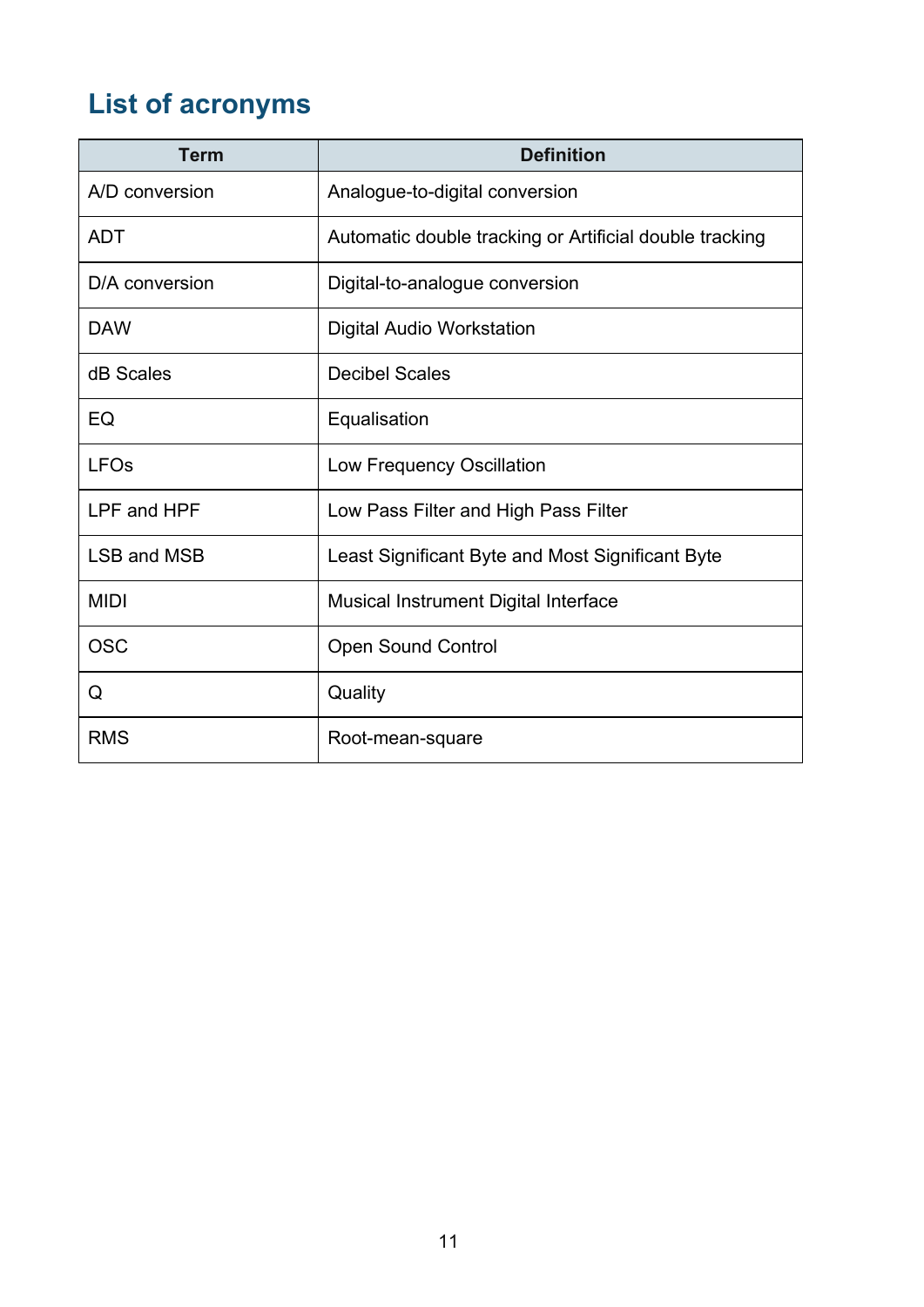

#### © Crown copyright 2015

This publication (not including logos) is licensed under the terms of the Open Government Licence v3.0 except where otherwise stated. Where we have identified any third party copyright information you will need to obtain permission from the copyright holders concerned.

To view this licence:

| visit    | www.nationalarchives.gov.uk/doc/open-government-licence/version/3    |
|----------|----------------------------------------------------------------------|
| email    | psi@nationalarchives.gsi.gov.uk                                      |
| write to | Information Policy Team, The National Archives, Kew, London, TW9 4DU |

#### About this publication:

enquiries [www.education.gov.uk/contactus](http://www.education.gov.uk/contactus)  download www.gov.uk/government/publications

Reference: DFE-00214-2015



Follow us on Twitter:<br> **CONFINENTIAL CONFIDENT** 



Like us on Facebook: [facebook.com/educationgovuk](http://www.facebook.com/educationgovuk)